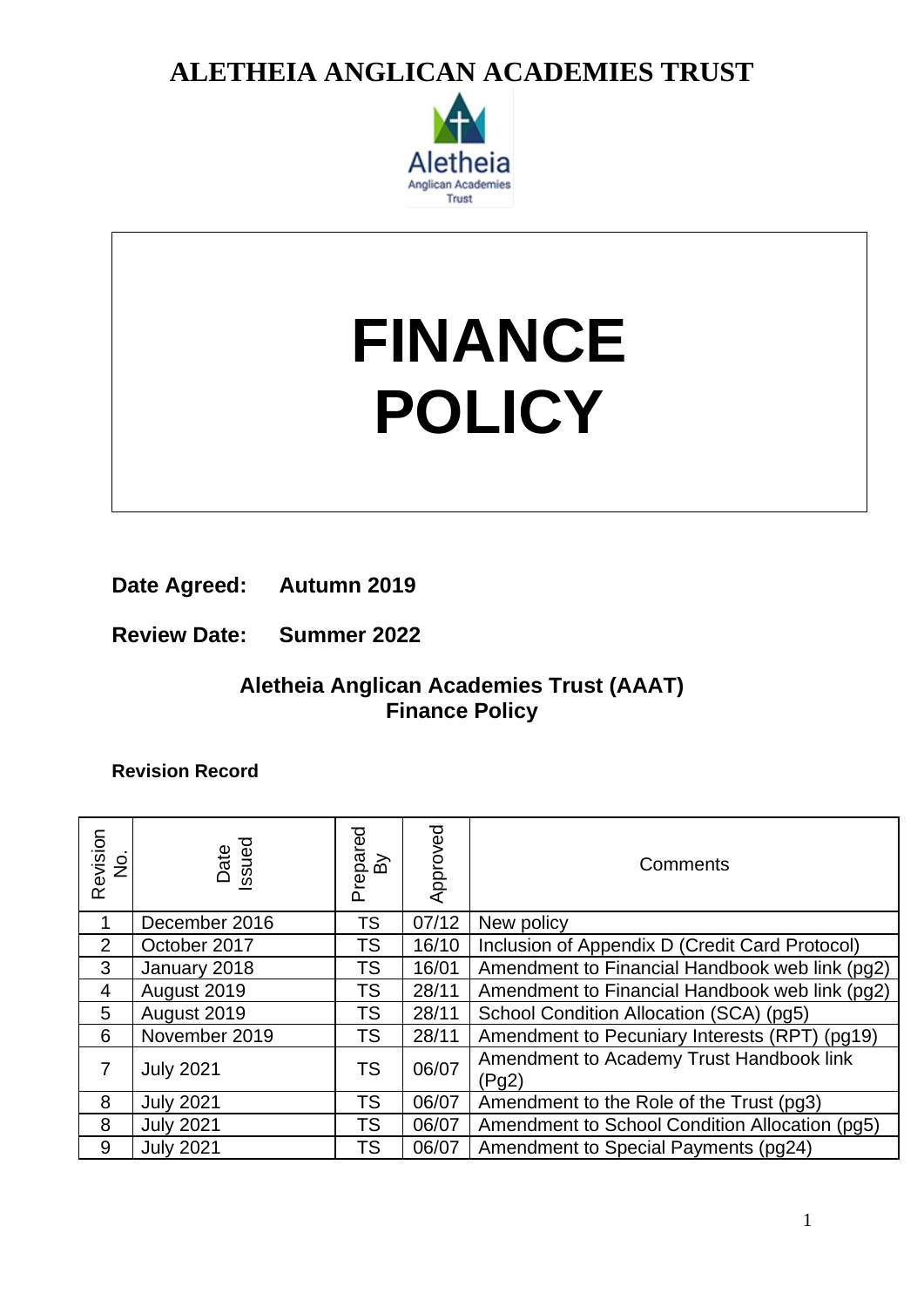

### **Contents:**

- 1. Responsibility for the Policy and Procedures
- 2. Budgets and Authority Levels
- 3. Purchasing
- 4. Cash Handling
- 5. Reconciliation of accounts, Financial Reporting and collation of information
- 6. Lettings
- 7. Debt Management Policy & writing off of Bad Debts
- 8. Asset register
- 9. Leasing
- 10. Charge/Credit card
- 11. Pecuniary Interests (Related Party Transactions)
- 12. Travel claims and other expenses
- 13. Mobile and Landline telephones
- 14. Payroll
- 15. Special Payments
- 16. Delegated Limits
- 17. Anti-fraud policy

The AAAT Board of Trustees in partnership with Local Governing Bodies, have a statutory responsibility for the oversight of the financial management of the funds allocated to each academy by the Trust. The objectives of this document are to set guidelines for the establishment of sound and effective financial procedures, by complying with current financial regulations and adopting good working practices.

The regulations setting out the financial management of Trust's academies are laid down in the Academies Financial Handbook, which can be found at

[https://www.gov.uk/guidance/academies-financial-handbook/academy-trust](https://www.gov.uk/guidance/academies-financial-handbook/academy-trust-handbook-2021)[handbook-2021](https://www.gov.uk/guidance/academies-financial-handbook/academy-trust-handbook-2021)

and the Trust's Funding Agreement. The Education & Skills Funding Agency (ESFA) exercises the rights, powers and remedies set out in the Handbook on behalf of the Secretary of State to:

- establish proper financial management arrangement and accounting procedures, in line with the DfE and ESFA policy and guidance
- define the responsibilities within the academy
- provide quidance on the application of regulations
- maintain a reliable system of internal controls
- set out guidelines to ensure effective use of resources, ensuring resources are properly allocated and the Headteacher/Head of School of best value is adopted
- ensure that the requirements of accountability are fulfilled
- ensure appropriate training is undertaken by budget holders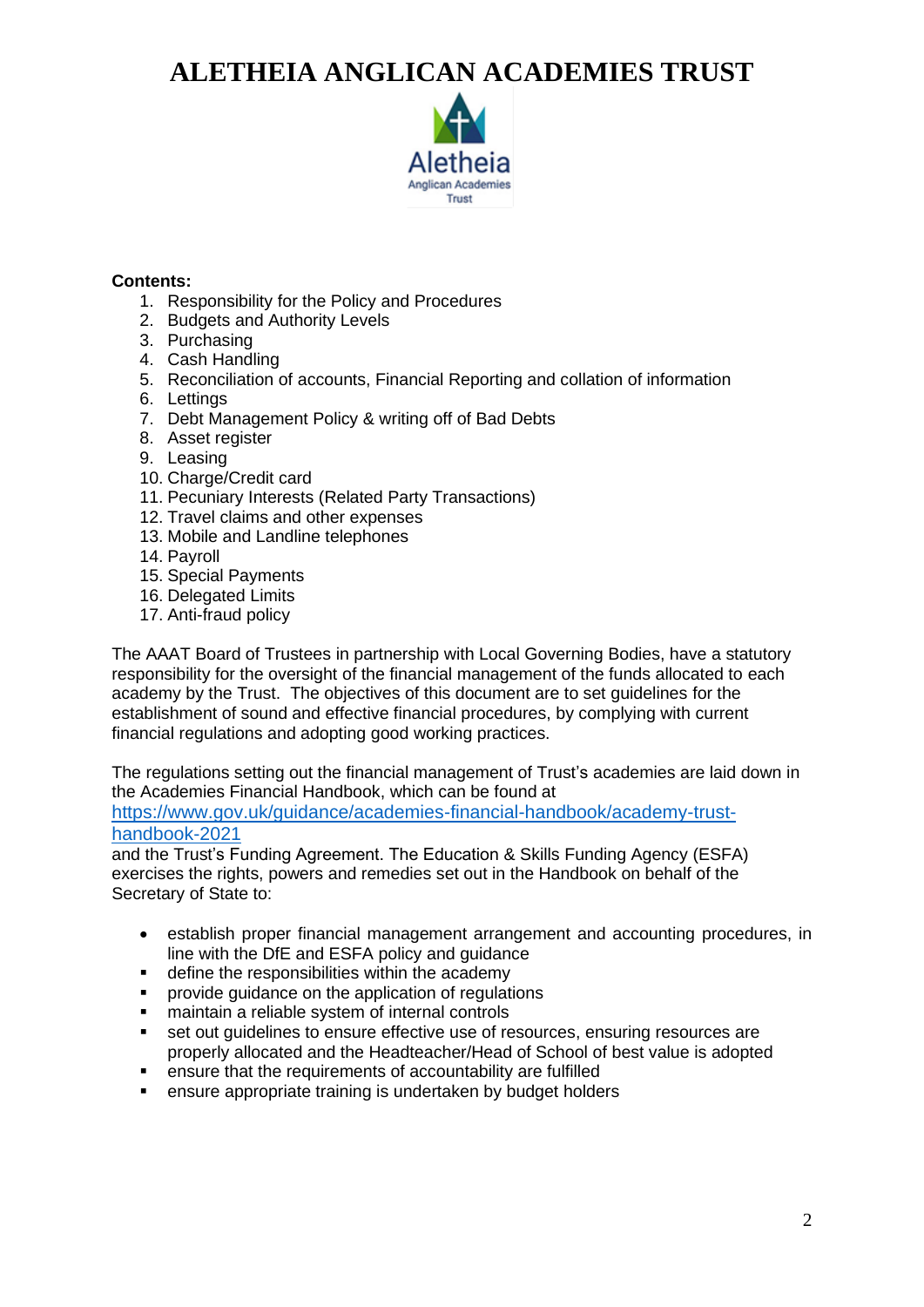

### **1. Responsibility for the Policy and Procedures**

### **The role of the Trust**

- approve a balanced budget<br>■ monitor and review the budd
- monitor and review the budget
- prepare annual accounts
- receive and act on auditors' reports
- to retender the external audit contract at least every 5 years (next due for retender during 2025)
- management and oversight of assets
- select, plan, authorise and oversee capital projects and purchases
- provide Academies with a Scheme of Delegation

### **The role of the Local Governing Body**

- propose a budget and staffing structure composed alongside the Academy's Finance Officer/Manager and Trust Chief Finance Officer for approval by the Trust
- recommend capital projects to the Trust Board
- adopt the Trust's Scheme of Delegation
- ensure that the academy operates within the agreed levels of delegation
- to ensure that the academy complies with all financial standards
- to ensure good financial management and honesty are in place
- to achieve best value for money
- responsibility for ensuring that this policy and all policies are maintained and updated regularly
- set the terms of reference for the Resources (Human and Physical) and Finance Committee (or equivalents), in line with the Trust scheme of delegation

### **The role of the Academy's Resources (Human and Physical) and Finance Committee**

- develop and prepare the draft annual budget for each financial year in line with guidance set out by the Trust, for review by the AAAT officers, prior to the Local Governing Body and final approval by the Trust
- monitor the implementation of the budget on a monthly basis according to Trust requirements
- review and maintain finance policies, including lettings and charging & remissions as derived by the Trust
- review systems of internal financial control
- monitor the annual budget and make recommendations to the Local Governing Body
- set levels of authority for spending and virement within the limits set by the Trust
- **advise the Local Governing Body on the affordability of the School Improvement Plan**
- consider the impact of pupil numbers on the budget over short, medium and long terms
- receive and respond to any audit reports or 'spot checks' undertaken by the Trust

### **The role of the Headteacher/Head of School/Head of School**

- delegate approved financial responsibilities to the School Business Manager and/or Finance Manager/Officer
- establish sound financial systems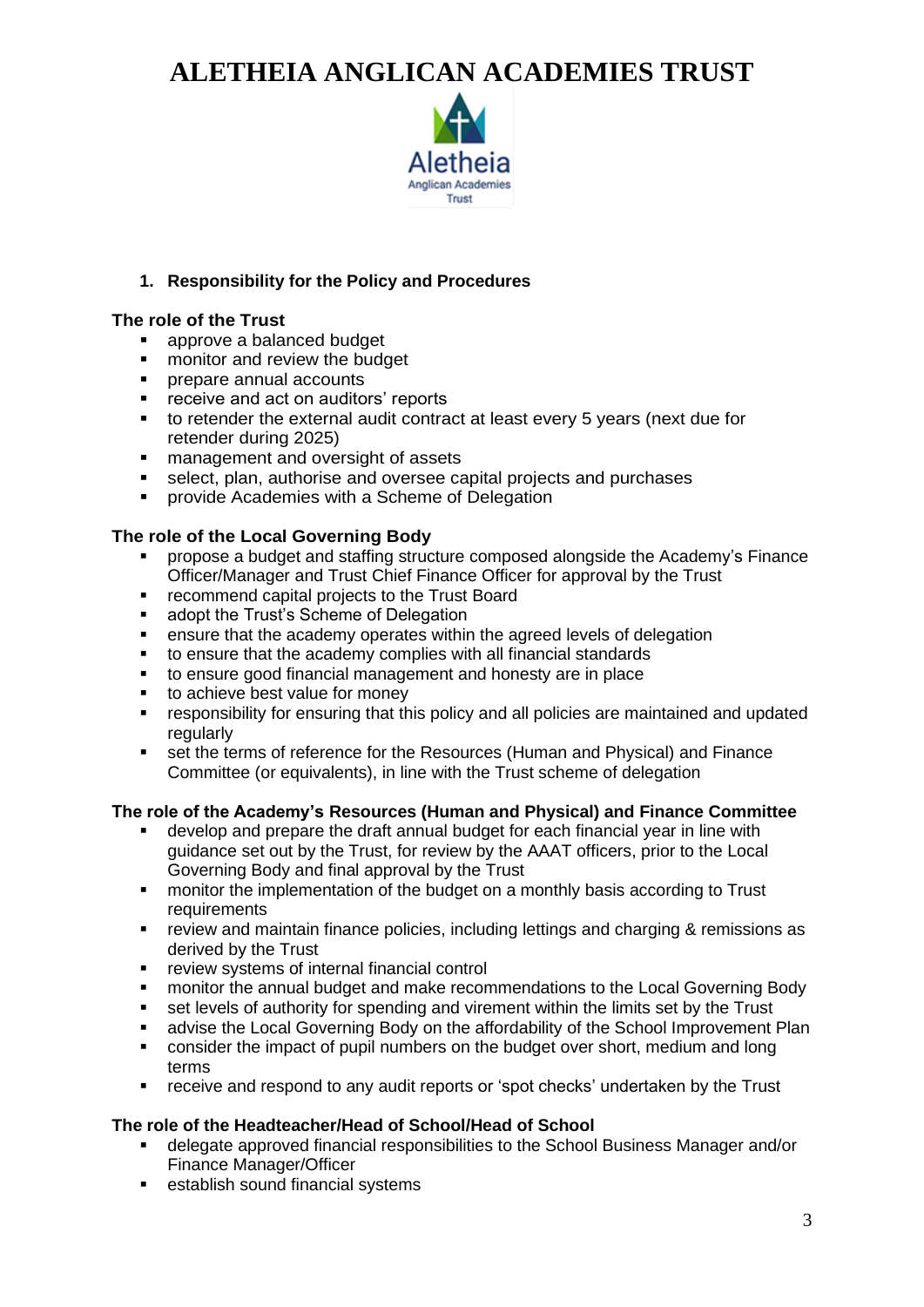

- establish security systems to protect staff
- present monthly management accounts to the Trust
- **EXECTE FIGHT PRESENT LIFE STATE IS A PRESENT LIFE SPECIES THE PRESENT FIGHTS**
- work closely with the School Business/Finance Manager (or Chief Finance Officer) to monitor the budget
- provide costings on the School Improvement Plan which are linked to the budget
- **ensure all academy personnel and parents/carers are aware of this policy**
- monitor the effectiveness of the implementation of this policy
- annually report to the Local Governing Body on the effectiveness and implementation of this policy

### **The role of the School Business/Finance Manager/Officer**

- work closely with the Headteacher/Head of School and the Trust's Chief Finance Officer to provide an efficient and effective financial system
- be well trained in the operation and monitoring of the Trust's Financial Management **Systems**
- **•** prepare monthly and termly financial reports for the Local Governing Body and Trust
- attend all relevant training organised by the Trust
- be in regular discussion with all budget holders
- assist the Chief Finance Officer with maintenance of a risk register
- maintain an asset register

### **2. Budgets and Authority Levels:**

When planning the budget the Trust will consider the academy's objectives as outlined in the School Improvement Plan, the academy's current financial position, changes in the pupil roll, curriculum provision and other main costs such as staffing, premises, supplies and services, service level agreements and transport.

The local governors shall plan the academy finances through:

- the implementation of an annual budget based on the aims, objectives and priorities of the academy, the financial position of the academy and the requirements of the Funding Agreement
- involvement in the preparation of a medium term Financial Plan of at least three years, updated annually
- keeping a record of budget virements to maintain effective use of resources
- virements over £10,000 between budget headings to be reported to the AAAT Chief Finance Officer.

### **The timetable for preparation, presentation and approval of the annual budget:**

There is in place a timetable or annual cycle to monitor the budget and to prepare for the next financial year.

All AAAT academies use the same budget management tool, to be utilised in preparing and monitoring of their budgets.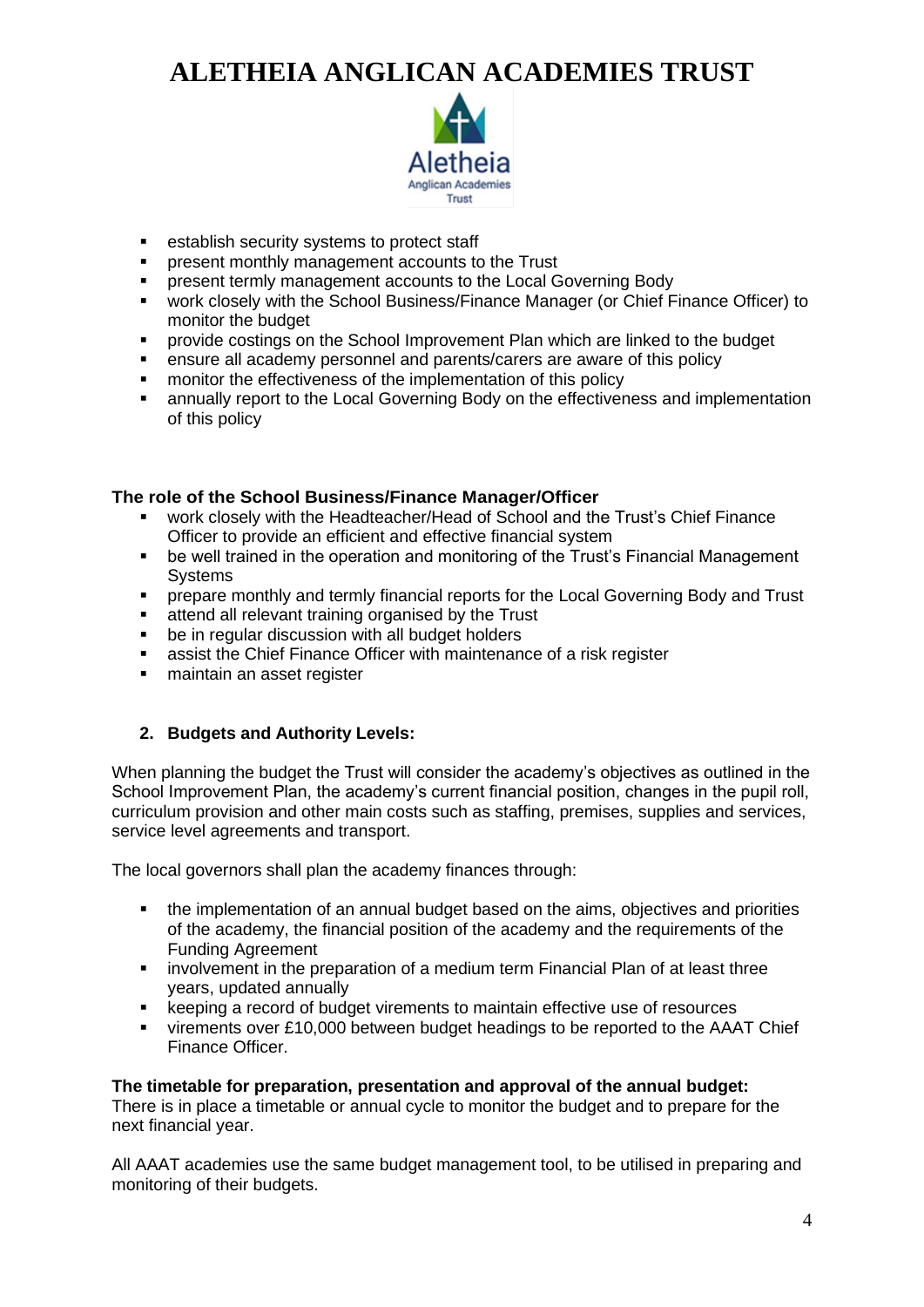

| February/March   | ESFA announces draft funding allocations for the following          |
|------------------|---------------------------------------------------------------------|
|                  | academic year                                                       |
|                  | Provisional Pupil Premium funding announced                         |
| April-June       | Academy develops draft budget (including premises and IT plans),    |
|                  | staffing and capital plan with input from the Chief Finance Officer |
| July             | Final budget developed and agreed with Trust Board and              |
|                  | submitted to ESFA                                                   |
| September        | New budget year starts                                              |
| October/November | Annual Financial Accounts produced by the academy and Trust         |
| In year          | Monthly forecasting of outturn                                      |
|                  |                                                                     |

**School Condition Allocation (SCA) - Capital Project Applications: Property Strategy:**

This represents new funding for the Trust from 2019/20 onwards. Trustees will focus upon remedying the condition priorities across the Trust as identified by condition surveys. Trustees delegate the approval of projects up to the value of £50,000 to the CEO. Trustees will approve projects above £50,000.

Trustees will review the condition plan provided by the Operations Officer and the use of SCA going forward. This will form part of the annual budget cycle.

### **Authority to incur Expenditure:**

The authority to incur expenditure is subject to the Scheme of Delegation as approved by the Trust.

The Local Governing Body must gain prior approval for any expenditure over £15,000 which is not included within the 3 year budget plan with the Chief Finance Officer or Accounting Officer.

### **3. Purchasing**

The Local Governing Body will operate seeking best value for all purchases. All purchases will be made through the academy's ordering system. The School Business/Finance Officer/Manager will keep records of all purchases made including quotations received but not accepted, together with the reasons.

Purchasing procedures have been put in place to ensure that the academy follow the fundamental principles of probity, accountability and value for money.

Segregation of duties is used wherever possible, whilst recognising that some academies are small: orders are placed by the Senior Administrator/School Business or Finance Manager and authorised by the Headteacher/Head of School/Chief Finance Officer. Invoices are processed by either of the Senior Administrator/School Business Manager or Finance Officer and cheques are signed by the Headteacher/Head of School and one other.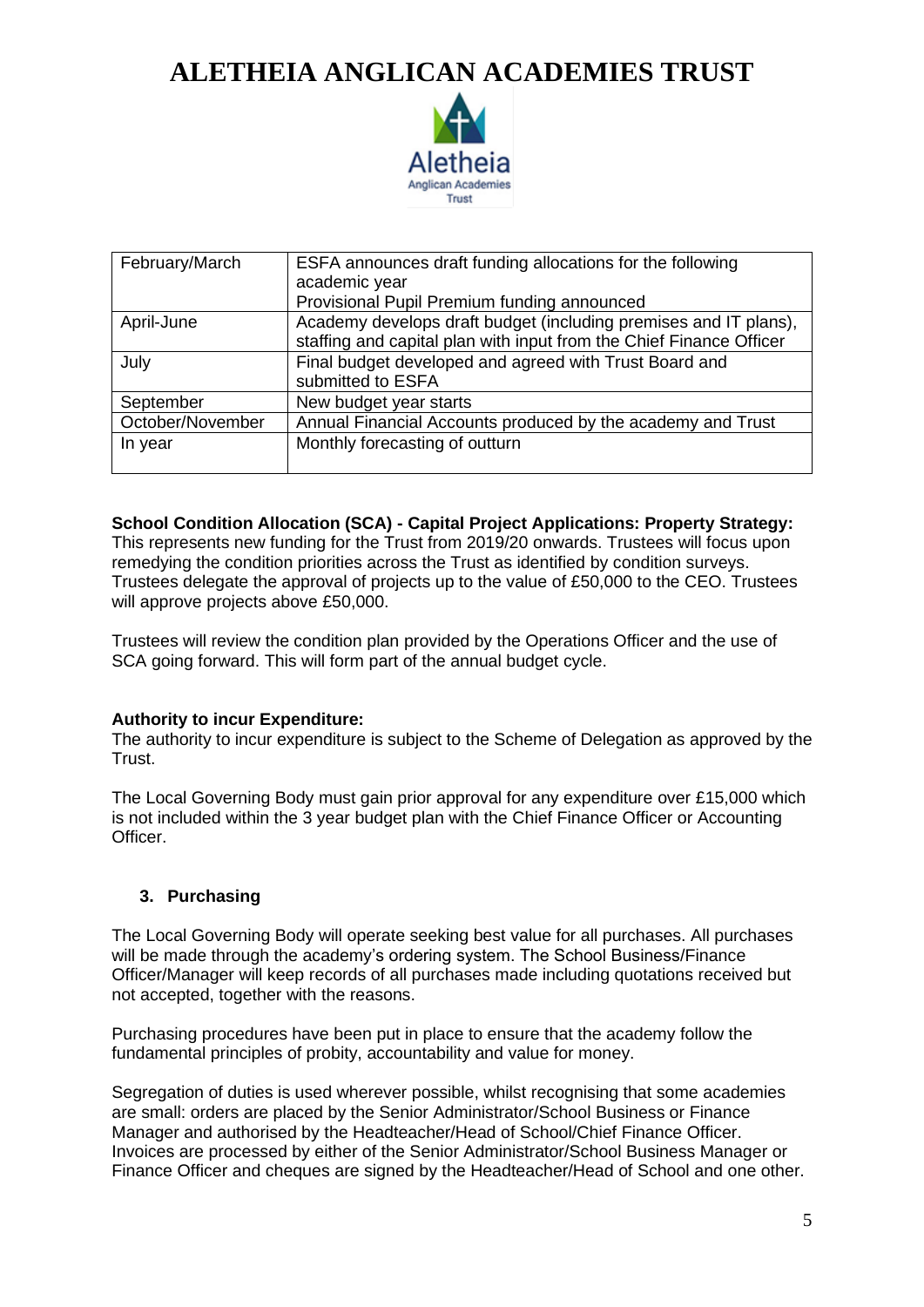

The Finance Officer undertakes Bank Reconciliation, checking of all credit card transactions and posting of income onto the finance system. It may not be possible to have complete segregation of duties due to the limitation of staffing arrangements in a small academy, but every effort should be made.

The academy is careful to apply the principles of best value for money by using known suppliers with proven capacity to provide quality, quantity and timely delivery at a competitive price.

Orders are raised at the point of committing expenditure wherever possible. E-purchasing and telephone orders should always be authorised by the Headteacher/Head of School/Chief Finance Officer prior to purchase and when not being paid via the credit card are supported by the issue of an official order.

Budget holders may seek value for money purchases through websites and may request use of the academy's credit card. In doing so, the budget holder must present an order with full details (quantities, prices, web address) to the Headteacher/Head of School/Chief Finance Officer PRIOR TO PURCHASE, who will process the order on line, or give permission to the Senior Administrator/School Business Manager/Finance Officer to do so.

Where appropriate Class Teachers/Subject Leaders are responsible for the management of their class/subject budget account within the limit of their budget allocation and in relation to the School Improvement Plan, an official order must be placed and authorised by the Headteacher/Head of School/Chief Finance Officer as outlined above, prior to purchase.

All purchases should follow the principles of best value for money with the expectation that budget holders will continually review, challenge and improve the use of resources in a way that leads to the raising of education standards and continuous improvement.

For goods and services up to a value of £10,000 budget holders should use suppliers recommended by the Finance Office and supplier catalogues. An official order must be raised. Orders above £1,001 should be authorised by the Headteacher/Head of School.

Goods and services with a value of £10,001 to £50,000 are subject to a minimum of three competitive quotations in writing. Any goods or services exceeding £10,000 are subject to LGB approval. Telephone quotations are acceptable if they are evidenced and a confirmation (email/fax) is received prior to a purchase decision being made.

Goods and services with a value of £50,001 and over are subject to full tender (see below) and will require Trust Board approval. This includes those where a rolling contract or contract over a period of time is involved e.g. an SLA for a fixed period. Recurring contracts should be reviewed for value for money approximately every three years or prior to renewal, e.g. catering, payroll, grounds maintenance, energy, etc.

### **Appointment of Consultants for the provision of major works and/or services**

Where the Academy plans to go out to tender for a major project and does not have the necessary expertise, in-house, the Local Governors, the Headteacher/Head of School and the AAAT Chief Finance Officer, together with any relevant officer within the Academy, will draw up a list of consultants with relevant experience and acceptable fees. After consultation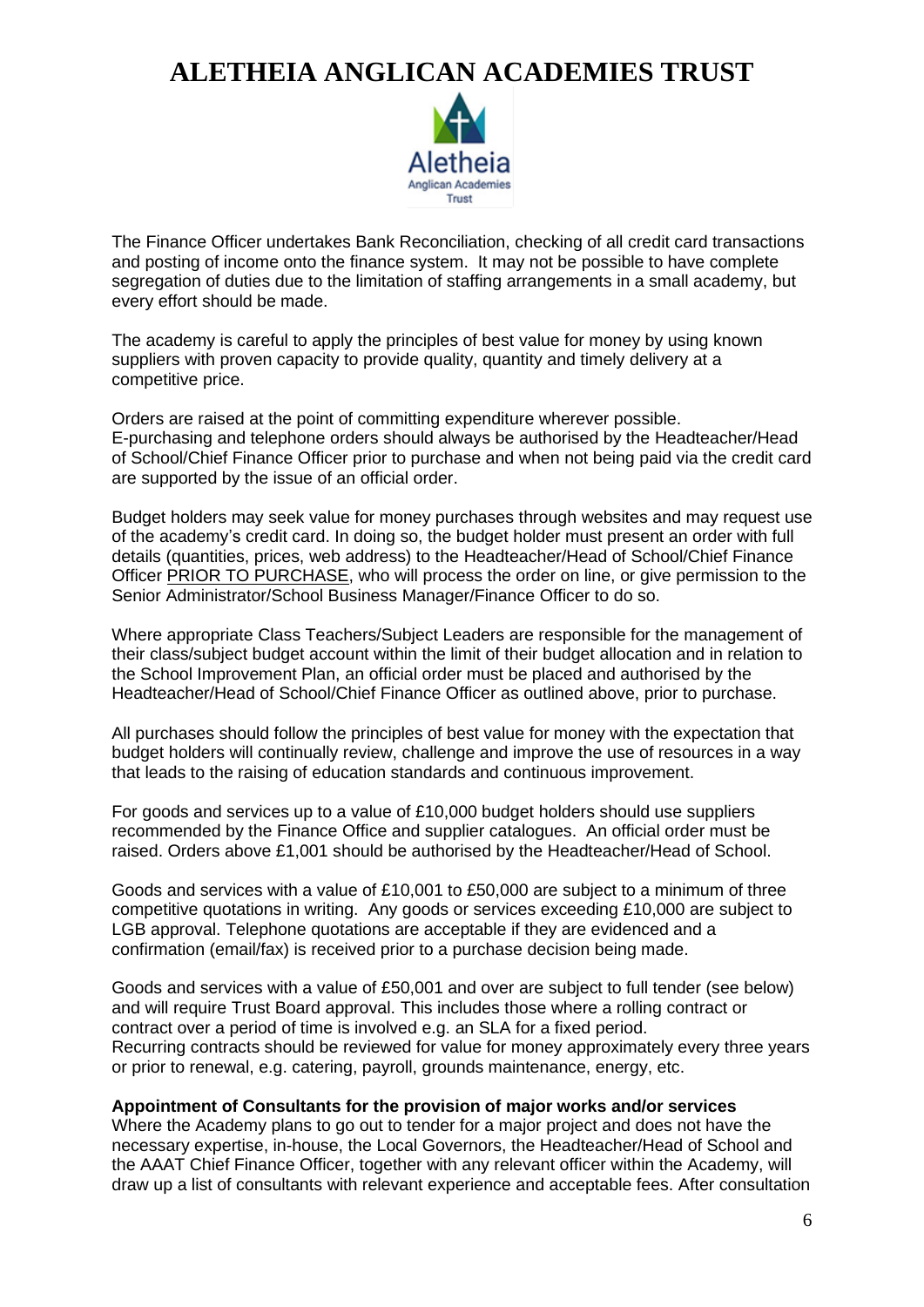

they will recommend a firm of consultants to the relevant committee for approval for the particular work to be done. They must ensure that the consultants follow the required tendering procedures as detailed below;

Following approval by the governors the Headteacher/Head of School will confirm the appointment of the consultants in writing to them. The fee rates are also confirmed in writing.

### **Invitation to Tender**

The consultants will draw up the specification identifying the work to be performed in conjunction with the Headteacher/Head of School and any other person with a relevant interest depending on the work to be done, e.g. Senior Management Team, Premises Manager, ICT Co-ordinator etc.

### **Specification – this should include:**

- Technical details
- Health and Safety considerations
- Insurance requirements
- Contract
- Payment details
- Logistical details

### **Form of Tender:**

The form of tender should include:

- The total contract price including VAT implications
- A breakdown of the price to specific elements of the works
- Time Scale

### **Selection of Companies invited to tender:**

The Resources and Finance committee will draw up a list of the organisations invited to tender. The list will be reviewed and agreed by the Headteacher/Head of School, who will check Governors' interests in any of the organisations. The appointed consultants will send out invitations to tender.

### **Receipt of Tenders:**

Tender documents will be sent to the Academy. More than one person should open all tender documents on the same day. The name of the tenderer and the contract price should be recorded.

### **Tender Evaluation:**

The tenders will be evaluated on the following criteria:

- Compliance with technical and contractual requirements
- Price and VAT implication
- Arithmetical check
- Appropriate qualifications of the organisation
- Knowledge of quality of work and reliability
- Previous experience of similar work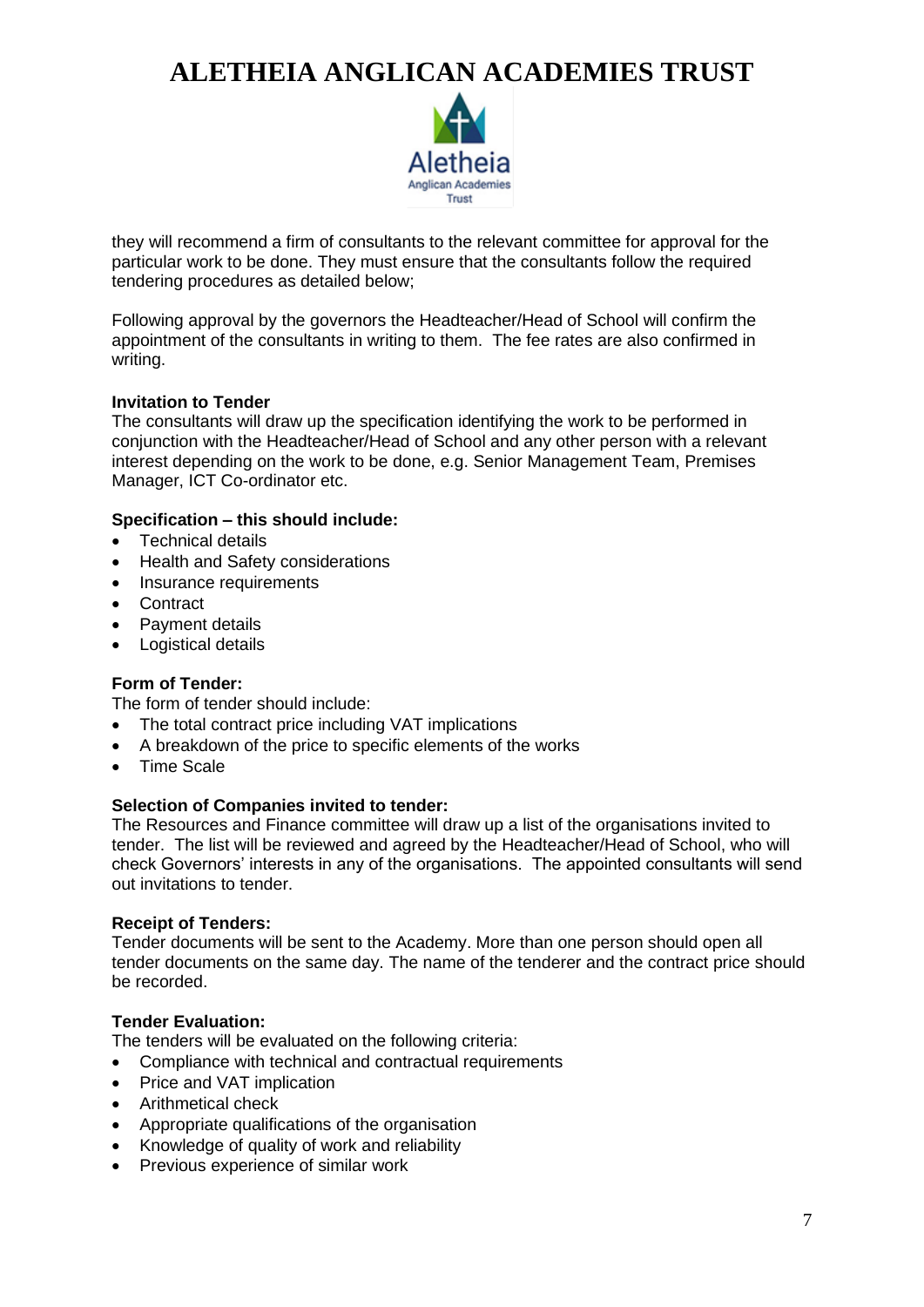

- Previous experience of working with the Academy
- Time scale involved

In all cases a formal report should be prepared summarising the above.

The relevant Committee will decide or recommend (as appropriate) to the Local Governing Body the tender to be accepted. Where it is recommended that the lowest tender is not accepted, the rationale behind the decision should be documented. No work may commence until formal letters of approval are issued.

All goods, works and services must be procured in compliance with **Contract Standing Orders** (CSOs) and **Financial Regulations**. Competitive tendering encourages economy, efficiency and effectiveness in public expenditure and can promote competitiveness among suppliers, contractors and service providers.

No governor or member of staff with a relevant pecuniary interest may take part in any aspect of tendering and awarding contracts. How the Local Governing Body acts in overseeing the tendering process is crucial in protecting its integrity and that of the Headteacher/Head of School and other staff. It is vital that governing bodies are scrupulous in their attention to the details of tendering and contract processes, and that they record their activities properly. Their actions will be routinely audited and scrutinised and may be subject to requests under the Freedom of Information Act.

The **Staff Code of Conduct** comprises the rules and principles that all employees are expected to comply with in their work. Failure to comply could result in dismissal and criminal proceedings. The purchaser, and not the AAAT, would be legally liable if any allegations of wrongdoing arose.

| <b>Activity</b>       | <b>Detailed task</b>                                                                | <b>Responsibility</b>                                 |
|-----------------------|-------------------------------------------------------------------------------------|-------------------------------------------------------|
| <b>Placing orders</b> | <b>Requisition orders</b>                                                           | <b>Budget holders</b>                                 |
|                       | Responsible for agreeing on<br>requisition orders within limit of<br>account budget | Headteacher/Head of<br>School/Chief Finance Officer   |
|                       | Responsible for agreeing<br>orders above limit of account<br>budget                 | Headteacher/Head of School                            |
|                       | Responsible for agreeing<br>purchase above delegated limit                          | Committee                                             |
|                       | Responsible for obtaining<br>quotes                                                 | Budget holder /<br>Administrator / Finance<br>Officer |

Following these guidelines will ensure that suppliers are dealt with appropriately, protecting against any accusations of corruption, fraud, illegality or misuse of public funds.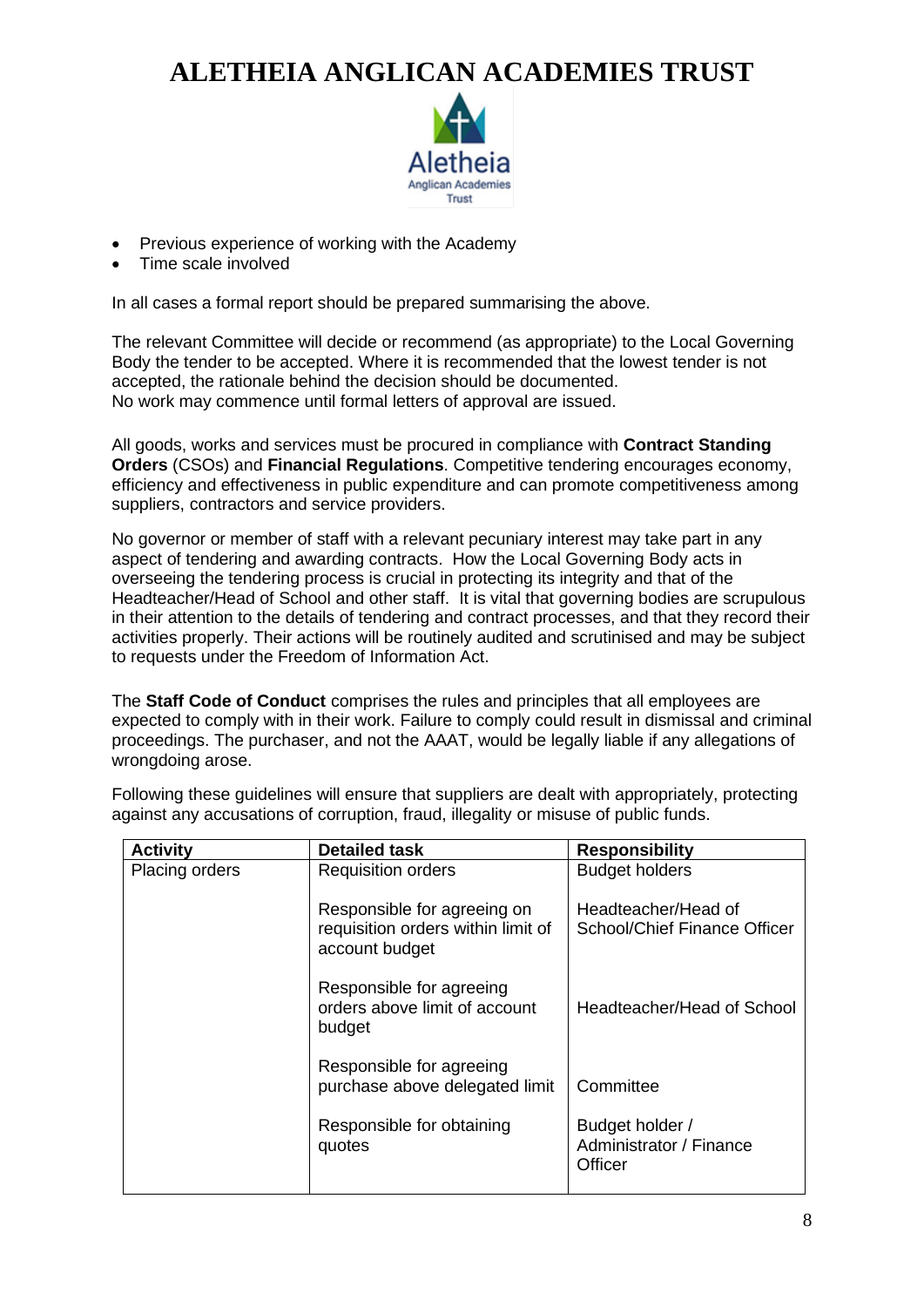

|                          | Responsible for seeking<br>tenders                                            | Headteacher/Head of School<br>/ Finance Officer                                                          |
|--------------------------|-------------------------------------------------------------------------------|----------------------------------------------------------------------------------------------------------|
|                          | Responsible for placing official<br>orders                                    | Senior Administrator / School<br><b>Business Finance</b><br>Officer/Manager                              |
|                          | Responsible for signing orders                                                | Headteacher/Head of School<br>/ Chief Finance Officer                                                    |
| <b>Deliveries</b>        | Responsible for checking<br>delivery against order                            | Budget holder /<br>Administrator                                                                         |
|                          | Responsible for returning<br>and/or exchanging goods                          | Budget holder /<br>Administrator                                                                         |
| Invoices and<br>Payments | Responsible for processing and<br>paying invoices<br>Authorised signatures on | Administrator /Finance<br>Officer<br>Headteacher/Head of School                                          |
|                          | Delegated Budget account<br>(2 signatures required)                           | / Chief Finance Officer /<br>Deputy or Assistant<br>Headteacher/Head of School<br>/ Senior Administrator |

All Cheques and other instruments authorising withdrawal from Academy bank accounts must bear the signatures of two of the following authorised signatories:

- Headteacher/Head of School;
- Deputy Headteacher/Head of School;
- Assistant Headteacher/Head of School;
- Chief Finance Officer;
- Senior Administrator.

### **4. Cash Handling**

### **Cash Handling:**

Cash handling should be kept to a minimum and whenever possible and practical, transactions should be done by cheques or online. Cash will be kept securely and promptly paid into the bank accounts. Loss of money cover is insured under the Insurance policy, paid by the Trust. Keys to the safe should be restricted to The Headteacher/Head of School, Chief Finance Officer, School Business Manager/Senior Administrator and Finance Officer and must be taken off site by the Chief Finance Officer, School Business Manager/Senior Administrator overnight.

Cash is primarily collected for the following purposes:

- Dinner Money
- School Trips
- Uniform & kit/equipment
- Music Tuition
- Fund Raising Projects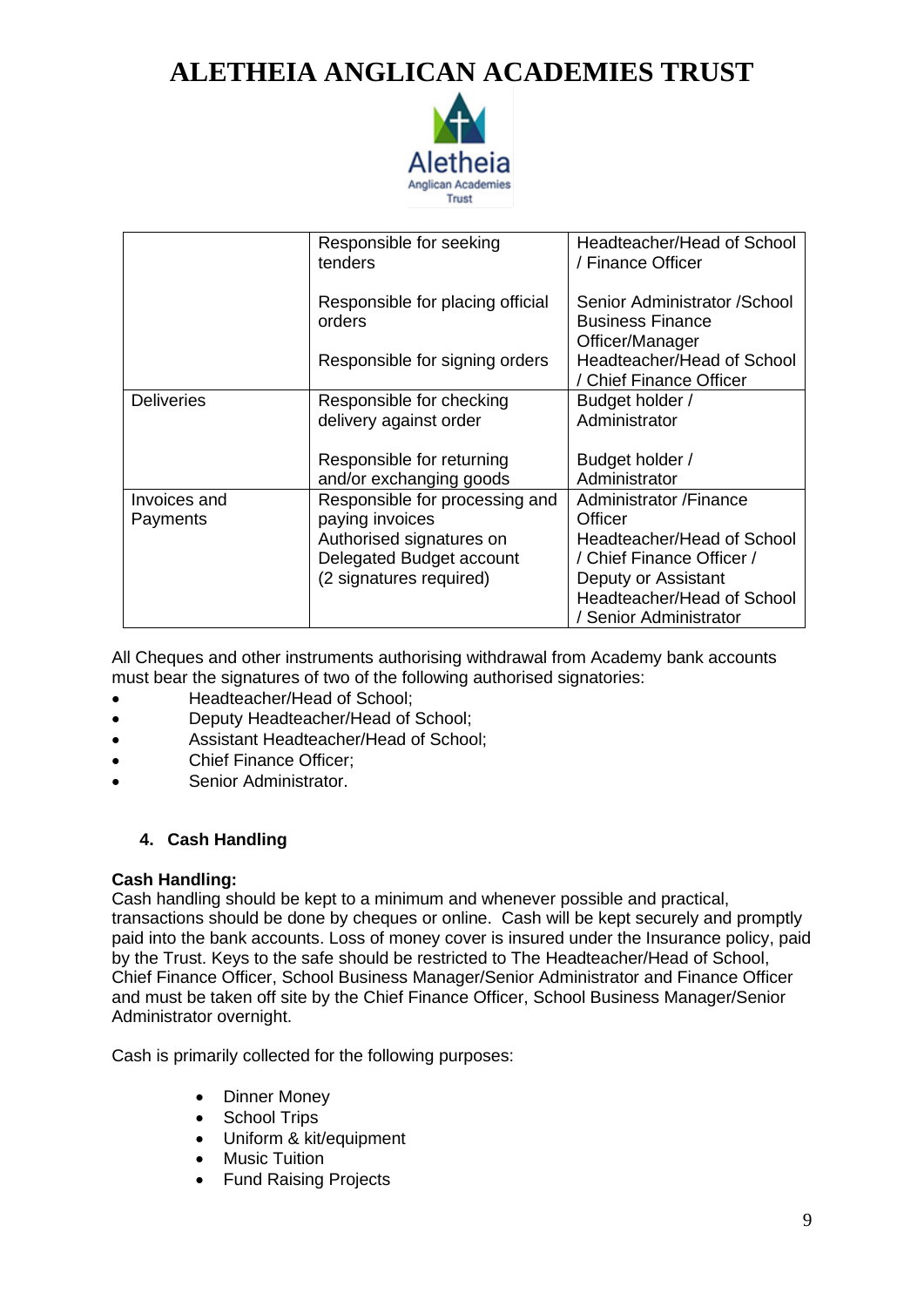

Cash received should be promptly counted by office staff and locked away. It should not be left unattended or counted in a public area, at any time.

Audit recommendations on safe limits should be adhered to. Income should be paid into the bank as frequently as possible.

The Petty Cash float is set at £200 (Primary) and £500 (Secondary/All through). All expenditure should be supported by receipts identifying any VAT paid. Payment from the petty cash fund should be limited to minor items which have been approved in advance by the budget holder / Headteacher/Head of School. Petty cash expenditure on individual items should not exceed £25. Use of the credit card should always be considered.

The following guidelines should be followed when handling cash:

- avoid counting cash in public (use the back office area; cash should NOT be counted on the Reception desk)
- never leave cash unsecured in an unattended area or room
- safely store cash up to the agreed limits.
- receipts are given for cash received, upon request and always over £10
- official recording books/system should be used when handling cash

| <b>Activity</b>       | <b>Detailed task</b>                                     | <b>Responsibility</b>                 |
|-----------------------|----------------------------------------------------------|---------------------------------------|
| Collection of money   | Dinner money                                             | Administrator                         |
|                       | Curriculum related money                                 | Administrator                         |
|                       | Collection of money for                                  |                                       |
|                       | lettings / private calls /                               | <b>Finance Officer</b>                |
|                       | photocopying / donations                                 |                                       |
| Cash received         | Counting and recording of                                | Administrator                         |
|                       | money                                                    |                                       |
|                       | Preparing banking                                        | Administrator                         |
|                       | Transporting cash to bank                                | Finance Officer/ Administrator        |
| Petty cash management | Access to petty cash fund                                | Headteacher/Head of School /          |
|                       |                                                          | <b>Chief Finance Officer/ Finance</b> |
|                       | Payment from petty cash                                  | Officer                               |
|                       | fund approved by 2                                       | Headteacher/Head of School /          |
|                       | signatories                                              | <b>Chief Finance Officer/ Finance</b> |
|                       | Recording of petty cash fund<br>expenditure and receipts | Officer                               |
|                       |                                                          | Finance Officer to balance and        |
|                       |                                                          | check<br>reporting<br>to              |
|                       |                                                          | Headteacher/Head of School /          |
|                       |                                                          | <b>Chief Finance Officer.</b>         |

| Acceptable use of school funds (cash)           | Unacceptable use of school funds (cash) |
|-------------------------------------------------|-----------------------------------------|
| · School trips, tours, outdoor activity centres | · Staff functions and activities        |
| Eetes, bazaars, sale of work                    | . Gifts for staff                       |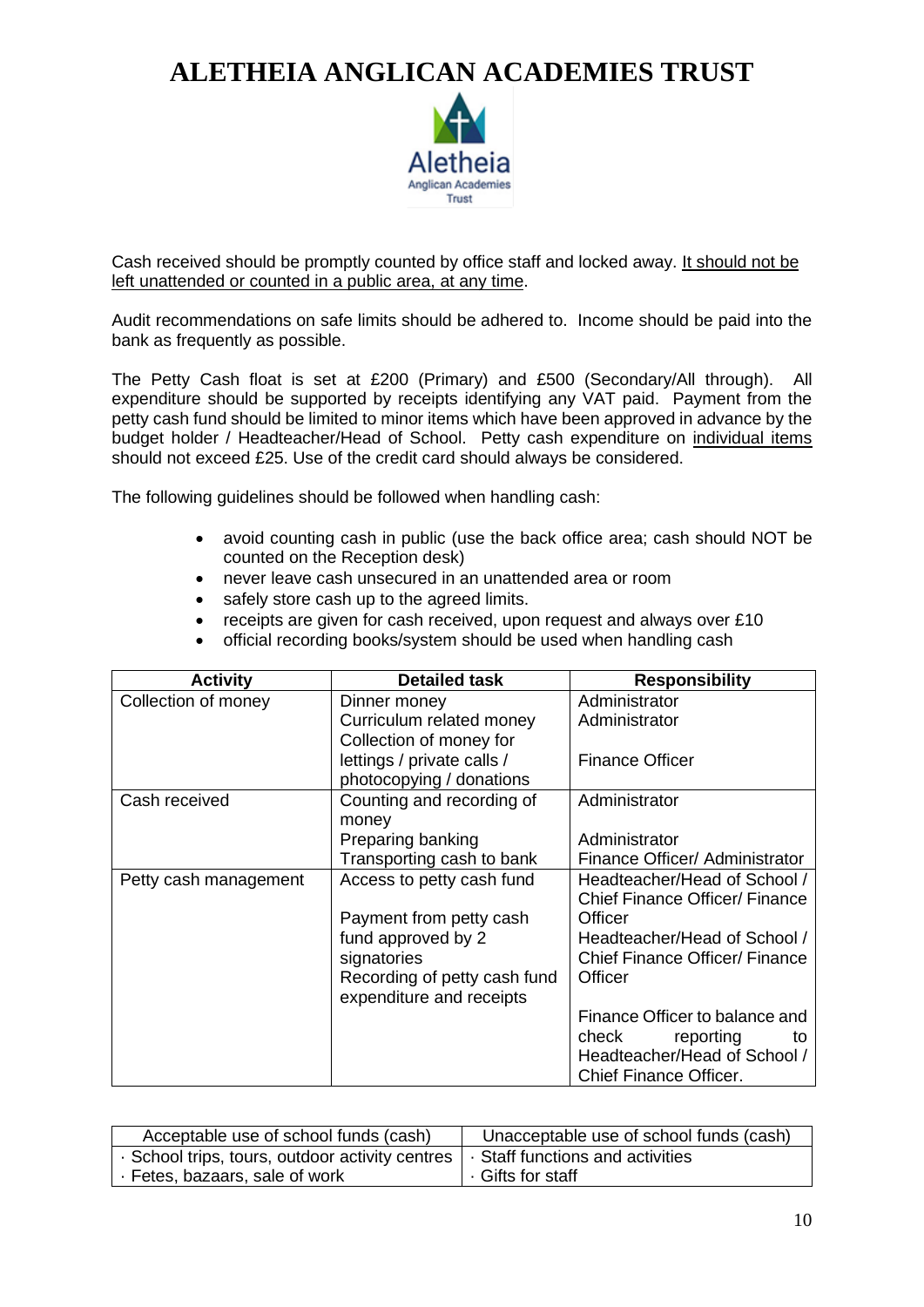

| · Pupil concerts, discos, rewards            | · Hospitality for teachers, governors, visitors |
|----------------------------------------------|-------------------------------------------------|
| · Raffles, prize draws, charity collections, | . Payments to staff, contractors, other         |
| sponsored events                             | employees for work undertaken                   |
| · Donations                                  | ⋅ Loans                                         |
| . Purchase of equipment / materials for use  | Reimbursement for theft or damage to            |
| by the pupils                                | property                                        |

### **5. Reconciliation of accounts, Financial Reporting and collation of information:**

Each Academy needs to continually monitor its financial progress and report on it to various bodies, such as the Local Governors, AAAT Board of Trustees and Members, and the DfE/ESFA.

Each Academy also needs to complete various claims in relation to income and expenditure. Information gathering is an important factor in the effective management of the academy's finances.

The list of reports, claims and returns, and their submission deadlines, is usually defined by the DfE/ESFA, HMRC and other relevant bodies.

| <b>Activity</b>                              | <b>Detailed task</b>                                                                                                            | <b>Responsibility</b>                                                                      |
|----------------------------------------------|---------------------------------------------------------------------------------------------------------------------------------|--------------------------------------------------------------------------------------------|
| Reconciliation of bank<br>statements         | Monthly reconciliation of bank<br>statements. Investigation of<br>discrepancies.                                                | <b>Finance Officer</b>                                                                     |
|                                              | Agreed by                                                                                                                       | Headteacher/Head of School                                                                 |
| <b>Management Accounts</b><br>and commentary | Monthly preparation of<br><b>Monitoring Statement</b>                                                                           | <b>School Business/Finance</b><br>Manager/Officer in liaison<br>with Chief Finance Officer |
|                                              | Agreed by                                                                                                                       | Headteacher/Head of School                                                                 |
| Reconciliation of salary<br>data             | Monthly reconciliation of<br>academy's data with<br>information sent by payroll<br>provider                                     | School Business/Finance<br>Manager/Officer                                                 |
| Absence insurance<br>claims                  | Monthly preparation of<br>absence claims for staff<br>sickness etc.<br>Agreed by                                                | <b>School Business/Finance</b><br>Manager/Officer<br>Headteacher/Head of School            |
| Overtime and travel<br>claims                | Monthly submission of<br>overtime, casual hours and<br>supply teacher claims.<br>Checking travel claims<br>prepared by claimant | <b>School Business/Finance</b><br>Manager/Officer                                          |
|                                              | Authorised by                                                                                                                   | Headteacher/Head of School                                                                 |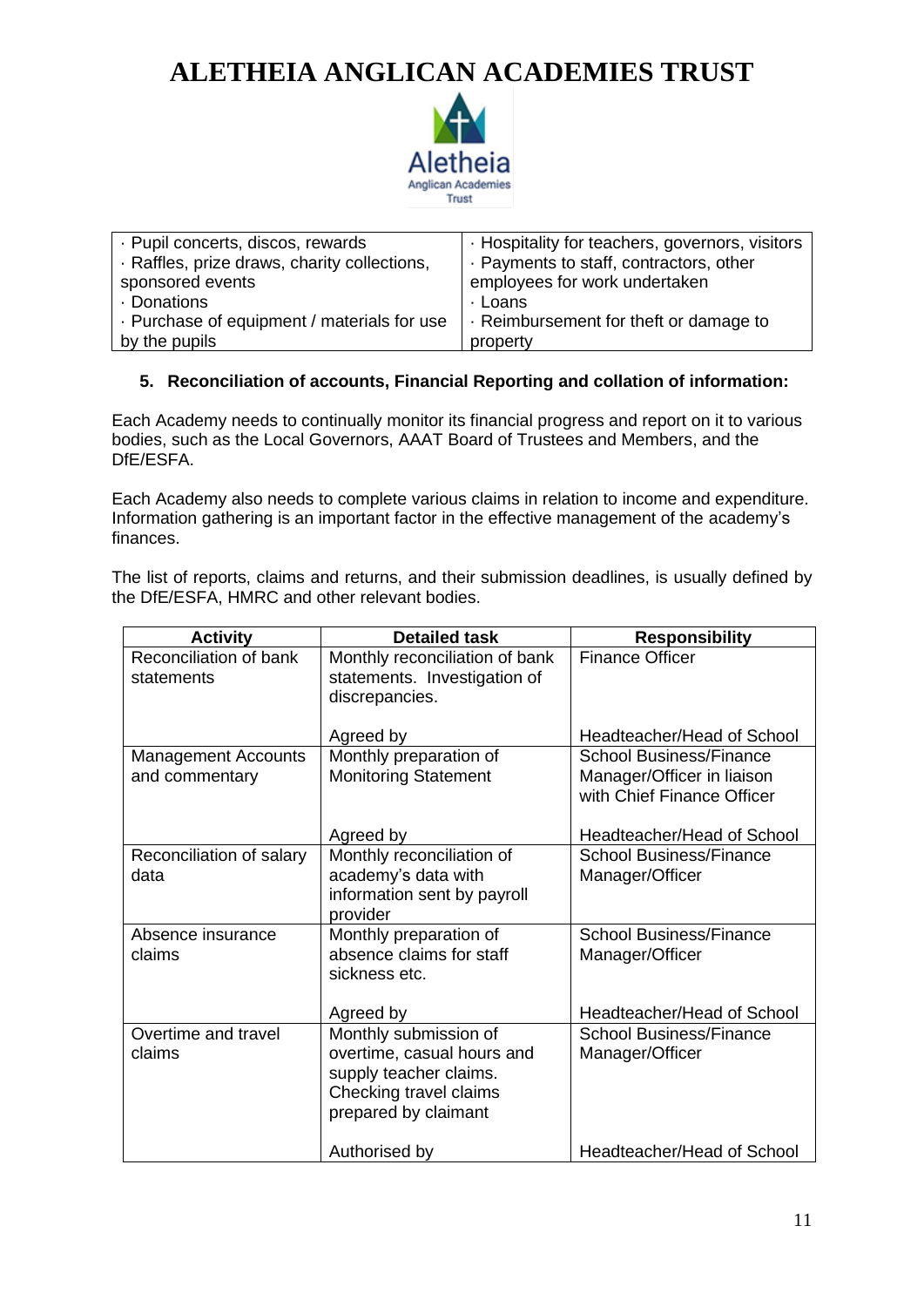

| <b>VAT Return</b>                                             | Monthly                                                                                | <b>School Business/Finance</b><br>Manager/Officer |
|---------------------------------------------------------------|----------------------------------------------------------------------------------------|---------------------------------------------------|
|                                                               | Agreed by                                                                              | <b>Chief Finance Officer</b>                      |
| Census Information                                            | Bi-annual pupil census<br>preparation                                                  | <b>Senior Administrator</b>                       |
|                                                               | <b>Workforce Census</b>                                                                | HR / Administrator                                |
|                                                               | Authorised by                                                                          | Headteacher/Head of School                        |
| <b>Statutory Accounts</b><br><b>Annual Accounts</b><br>Return | Preparation of annual year-<br>end accounts and returns.<br>Including liaison of Audit | <b>Chief Finance Officer</b>                      |
|                                                               | Agreed by                                                                              | <b>AAAT Members</b>                               |

### **6. Lettings**

Income generated by lettings currently represents a very small proportion of the total income.

Each academy should have a lettings policy, derived from the Trust policy (Appendix B), that establishes the general conditions for letting the academy premises.

The relevant Committee review the charging and remissions policy annually, derived from the Trust policy (Appendix C), with significant recommendations for change authorised by the Academy's Finance Manager and then proposed to the Full Local Governing Body.

Records are kept of bookings and invoices by the Senior Administrator/School Business Manager/Finance Officer.

### **7. Debt Management Policy**

The AAAT has a responsibility to ensure that appropriate procedures are in place to enable the school to receive all income to which it is entitled. The Trust therefore takes all reasonable measures to collect any monies owing to it as part of the management of public funds. Collecting money from parents/carers is a sensitive area; we deal with issues of debt collection with sensitivity and confidentiality at all times.

The AAAT will take into regard the following aims:

- To make sure there are sound and proper financial procedures in place for dealing with school's finances
- To ensure that proper controls are in place
- To provide a clear framework for managing school finances
- To protect the academy governors, Headteacher/Head of Schools and school staff

### **Procedures:**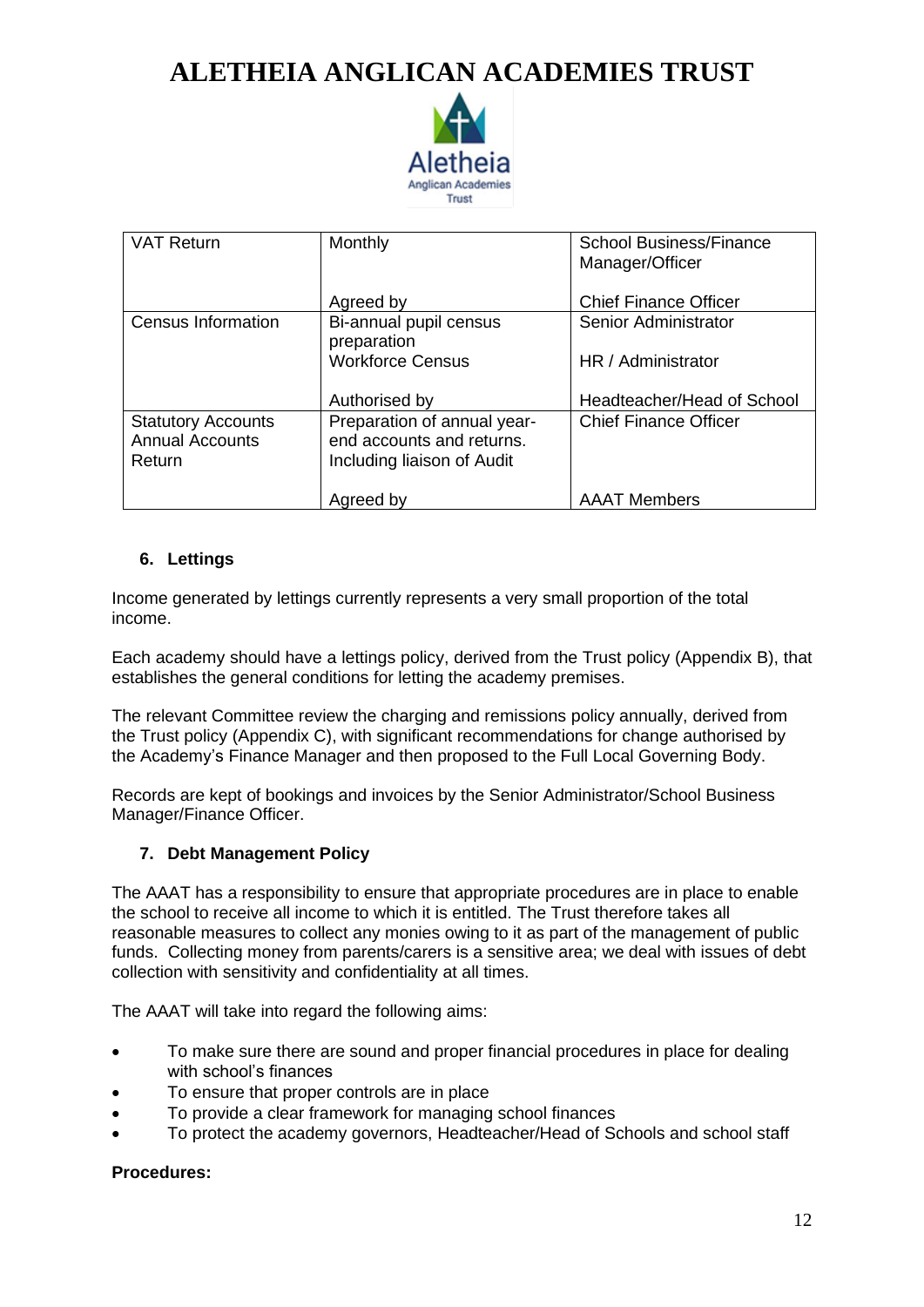

The following procedures will be employed and performed by the Trust's Finance/Admin staff for all outstanding debts of 28 days or longer:

- An initial reminder telephone or email
- A formal letter by email or post
- A second formal letter by recorded post
- A third letter informing the debtor that the debt has been passed to a Debt Recovery Company

When all practical and cost effective procedures have been exhausted the debt may be considered to be irrecoverable and will be written off. Writing off a debt will lead to a charge to the school budget.

All debts to be written off must be referred to the Trust Board for consideration as per the Schedule of Limits.

Advice on write offs provided by <https://www.gov.uk/late-commercial-payments-interest-debt-recovery>

The day to day implementation of the procedures is carried out by the Finance Officer/Manager, who will present a report to the Resources Committee of any outstanding debts and explain the procedures followed to date.

### **Debt Collection Procedures**

- The Finance Officer/Manager is responsible for managing all activities and communications relating to debt collection and will receive support from the Academy Headteacher/Head of School.
- The Trust's debt collection procedures are outlined in this section and will be applied when the outstanding amounts exceed both the minimum age and value thresholds.
- Outstanding amounts that do not exceed both the minimum age and value thresholds will be allowed to accumulate until they exceed the stated thresholds.
- Every debt will be recorded in the agreed financial system within the agreed timeframe – minimum details to include all the following:
	- 1. Amount
	- 2. Reason Incurred
	- 3. Date Incurred
	- 4. Date Due
	- 5. Debtor Details
- All payment requests made by Trust or Academy will specify the date by which payment is required to reach the school and provide all information necessary to remit payment to the Academy by bank transfer or cheque.
- Debt collection activities stated in the table below will occur in the stated sequence only. The next step in the process can only be performed: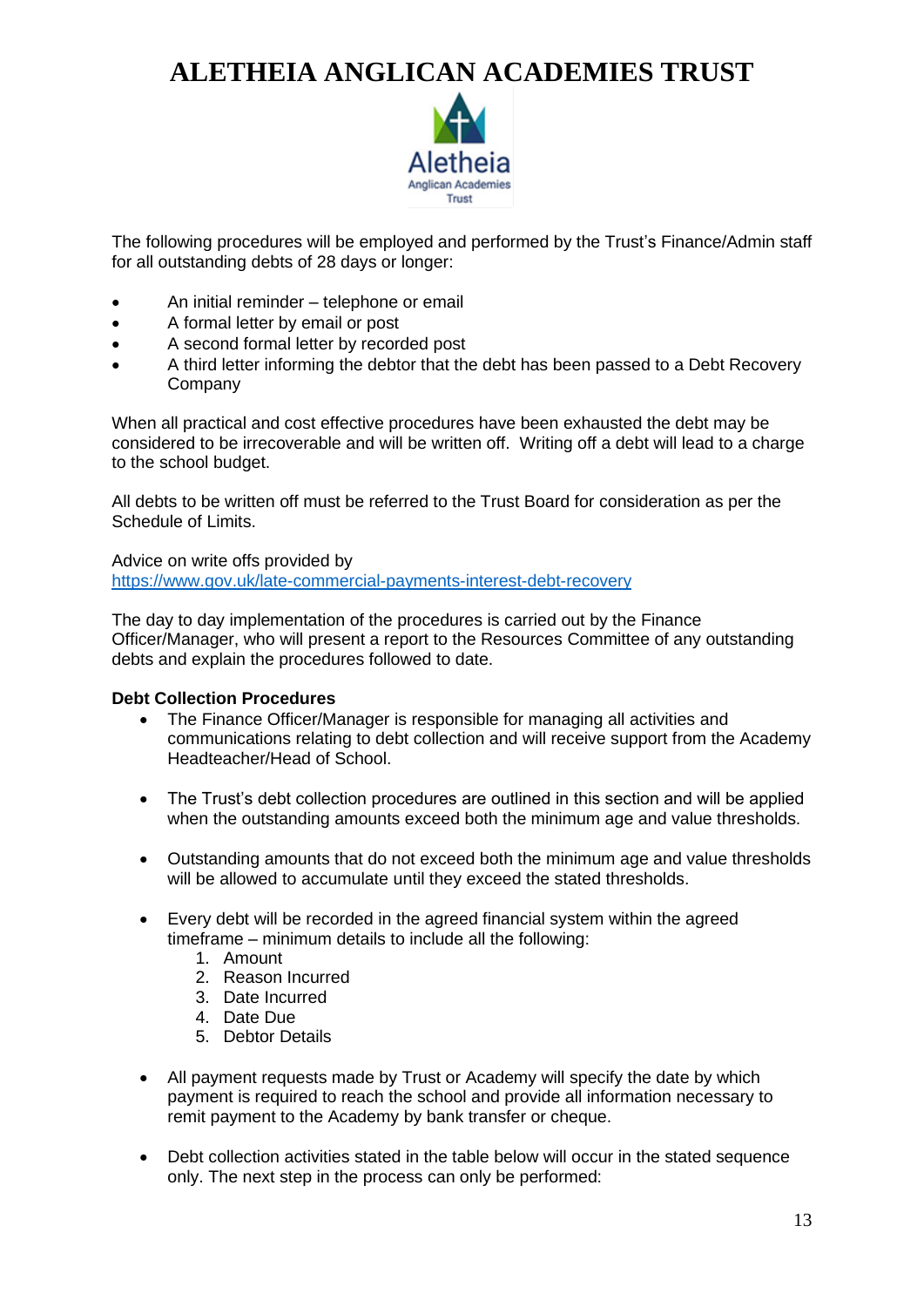

- after the Finance Officer/Manager has confirmed the outstanding amount has not been received and
- after the deadline stated in the previous step has expired.

|   |                                         | Minimum Days | <b>Stated</b>   | Minimum |
|---|-----------------------------------------|--------------|-----------------|---------|
|   | <b>Debt Collection Activity</b>         | Overdue      | <b>Deadline</b> | Value   |
|   | <b>Email Reminder</b>                   |              |                 | £10     |
| 2 | Telephone (text and calls)              | 14           |                 | £10     |
|   | Reminder                                |              |                 |         |
| 3 | Formal Letter by Post                   | 28           | 14              | £10     |
| 4 | Final Letter by Registered Post         | 45           | 14              | £50     |
| 5 | <b>Referral to Debt Recovery Agency</b> | 60           |                 | £100    |

• All written communications will be sent in English only and will utilise the agreed templates.

• The Finance Officer/Manager will retain copies of all communications sent and received in relation to debt collection – and will maintain a complete chronological record of all activities performed for each debtor account.

- 1. All documentation and information is sensitive and will be held securely with the Finance Team to prevent inappropriate and/or unnecessary disclosure.
- 2. It is necessary to retain all communication and a chronological record as evidence that the school's debt collection policy is being adhered to and to evidence that amounts are not inappropriately written-off.
- When a debtor disputes the accuracy and/or legitimacy of a debt the Trust will investigate and resolve all such disputes that are believed to have been submitted in good faith.
	- The outcome of all such disputes will be communicated in writing to the debtor.
	- Further collection activities will be suspended until such time the dispute is resolved; unless otherwise agreed at Director level.
- The Finance Officer/Manager and Chief Finance Officer will meet to discuss and review all debts that are being considered for referral to a Debt Recovery Agency. This review will ensure that:
	- o The amount is confirmed as unpaid, and
	- o all reasonable steps and activities have been performed properly, and
	- o any reported disputes have been suitably investigated and resolved, and
	- o any reported financial hardship is taken into consideration
- It is not appropriate to refer minor debts to a debt collection agency.

### **Financial Hardship:**

• When the situation arises that a debtor is unable, rather than unwilling, to pay what is owed then consideration should be given to common causes of financial hardship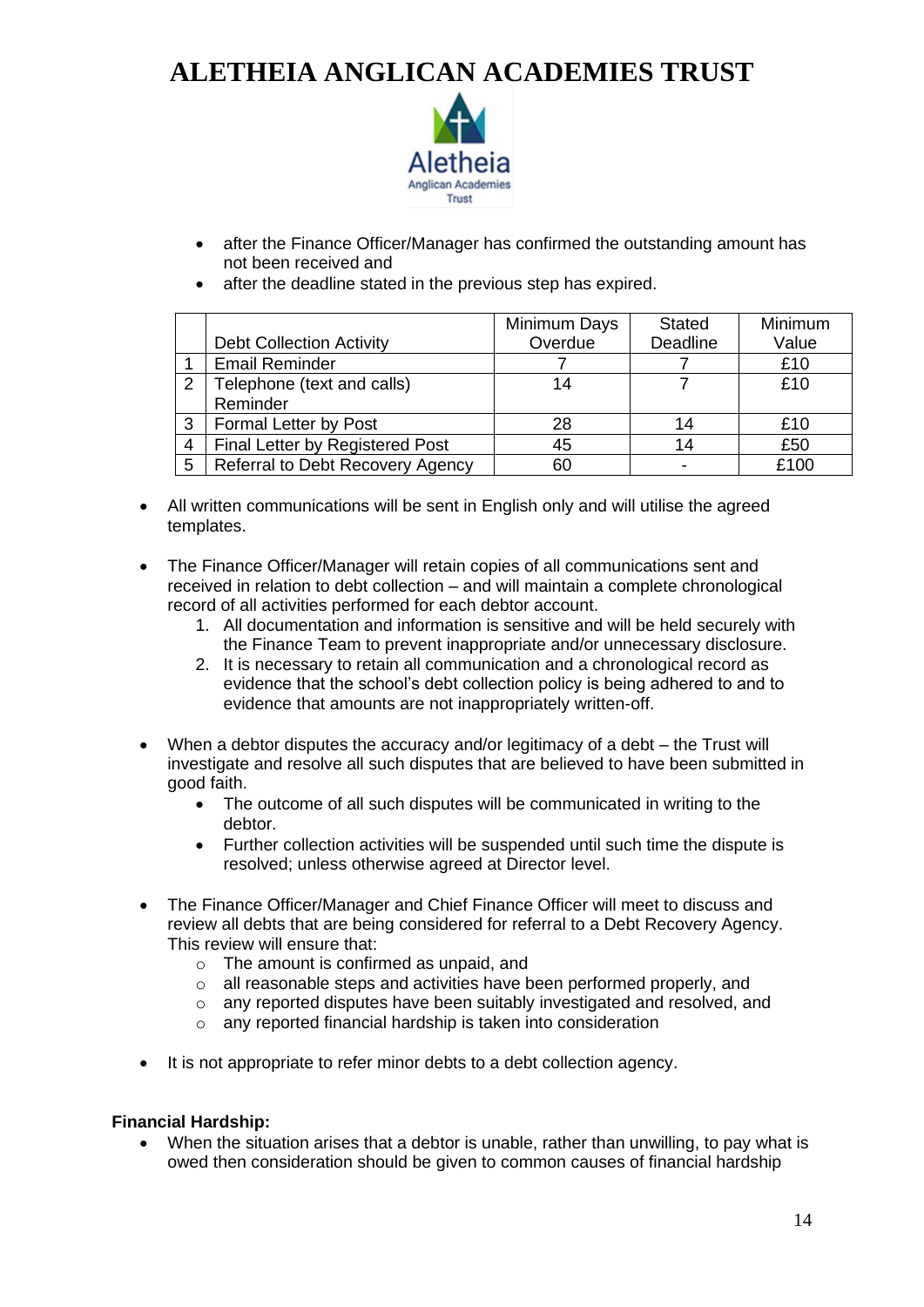

such as, but not limited to: illness, loss of employment, family breakdown, death in the family, income reduction.

- When a debtor communicates that they do not have the financial means to pay a debt then consideration must be given as to whether further collection activity will cause unnecessary financial hardship.
- It is necessary to request an explanation why the debtor is unable to pay and whether they will be able to pay the outstanding debt in the future.
- All financial hardship claims must be discussed with the Finance Officer/Manager to determine the appropriate way forward.

### **Debtor Requests Additional Time to Pay**

- When a debtor requests additional time to pay it is necessary to obtain the following information before entering into an agreement:
	- o Proposed payment date(s)
	- o Proposed payment amount(s)
- If a debt is to be paid in instalments and over time then the payment plan must take into consideration, and if necessary incorporate, the value of any future debts that will be incurred over the duration of the payment plan.
- Longer payment schedules carry a greater the risk of default and full payment should be obtained in the shortest reasonable timeframe.
- Any agreements should be formally communicated in writing clearly stating what has been agreed, along with the amounts, dates and payment method.

### **Consequences**

- The consequences of non-payment must be proportionate to the debt and must be reasonable given the known facts.
- It is not appropriate to refer minor debts to a debt collection agency.
- Children of parents/carers should not be permitted to book or participate in extracurricular activities and/or Clubs until debts from previous terms are paid in full.

### **Writing off of Bad Debts:**

Governors may write off bad debts up to the value of £750 after informing the Chief Finance Officer of their intention to do so and allowing sufficient time to respond. Every effort will be made to recover funds from parents with the Senior Administrator or Finance Officer/Manager initially writing to parents, if necessary followed up by the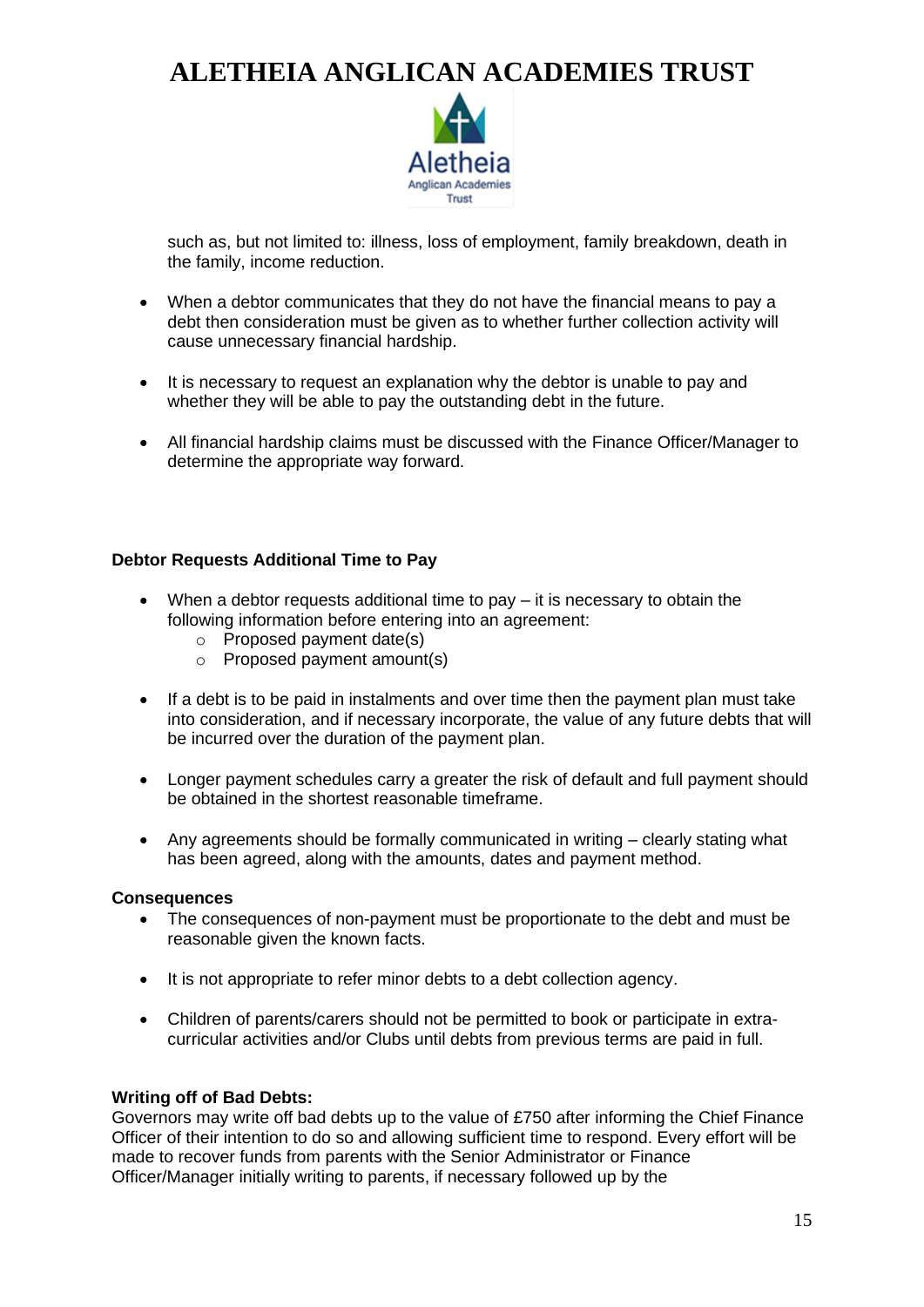

Headteacher/Head of School writing to and meeting with parents. This will be actioned each half-term. Non-essential services (including school meals, music tuition, after school clubs, use of extended services) will be withdrawn from children and parents until at least part payment towards the debt is made and an agreed instalment plan to repay the debt has been established. This includes a charge to parents of up to £5 per book, towards the replacement of child's lost library books and any damage that parents or children cause to the academy building or property.

### **8. Asset Register**

The Local Governing Body is responsible for the safe custody and physical control of stores and equipment and is required to monitor the inventory of significant moveable, non-capital items.

The Headteacher/Head of School is responsible for ensuring that assets of over £250 (and significant pieces of ICT equipment) under his/her control are correctly recorded by the Business/Finance Manager. The Business/Finance Manager is asked to update this at least annually (usually during the summer break). A record of this and any subsequent updates/changes will be provided to the Chief Finance Officer. Other assets under £250 are held at the discretion of the Headteacher/Head of School.

| <b>Activity</b>              | <b>Detailed task</b>                   | <b>Responsibility</b>                                 |
|------------------------------|----------------------------------------|-------------------------------------------------------|
| Updating asset register      | Physical check of                      | Budget holder / Senior                                |
|                              | equipment against                      | Administrator/SBM                                     |
|                              | relevant records                       |                                                       |
|                              | Recording of new asset                 | Senior Administrator / SBM/<br><b>Finance Officer</b> |
| Monitoring                   | Annual monitoring of<br>asset register | Headteacher/Head of School<br>/ Chief Finance Officer |
| Disposal of assets           | Disposal of assets with                | Headteacher/Head of                                   |
|                              | nil or value below                     | School. (Obsolete/broken                              |
|                              | £2,000                                 | equipment needs to be                                 |
|                              |                                        | condemned by 2                                        |
|                              |                                        | independent officers).                                |
|                              | Disposal of assets with                |                                                       |
|                              | market value, $>E2,000$                | Local Governing Body /                                |
|                              |                                        | AAAT as applicable,                                   |
|                              |                                        | disposal to be countersigned                          |
|                              |                                        | by the Chief Finance Officer                          |
| Disposal land, buildings and | Disposal of assets or                  | Apply to the ESFA for                                 |
| heritage assets              | write off                              | permission, the academy                               |
|                              |                                        | may not retain some or all of                         |
|                              |                                        | proceeds                                              |

All condemned equipment should be defaced or made otherwise unusable.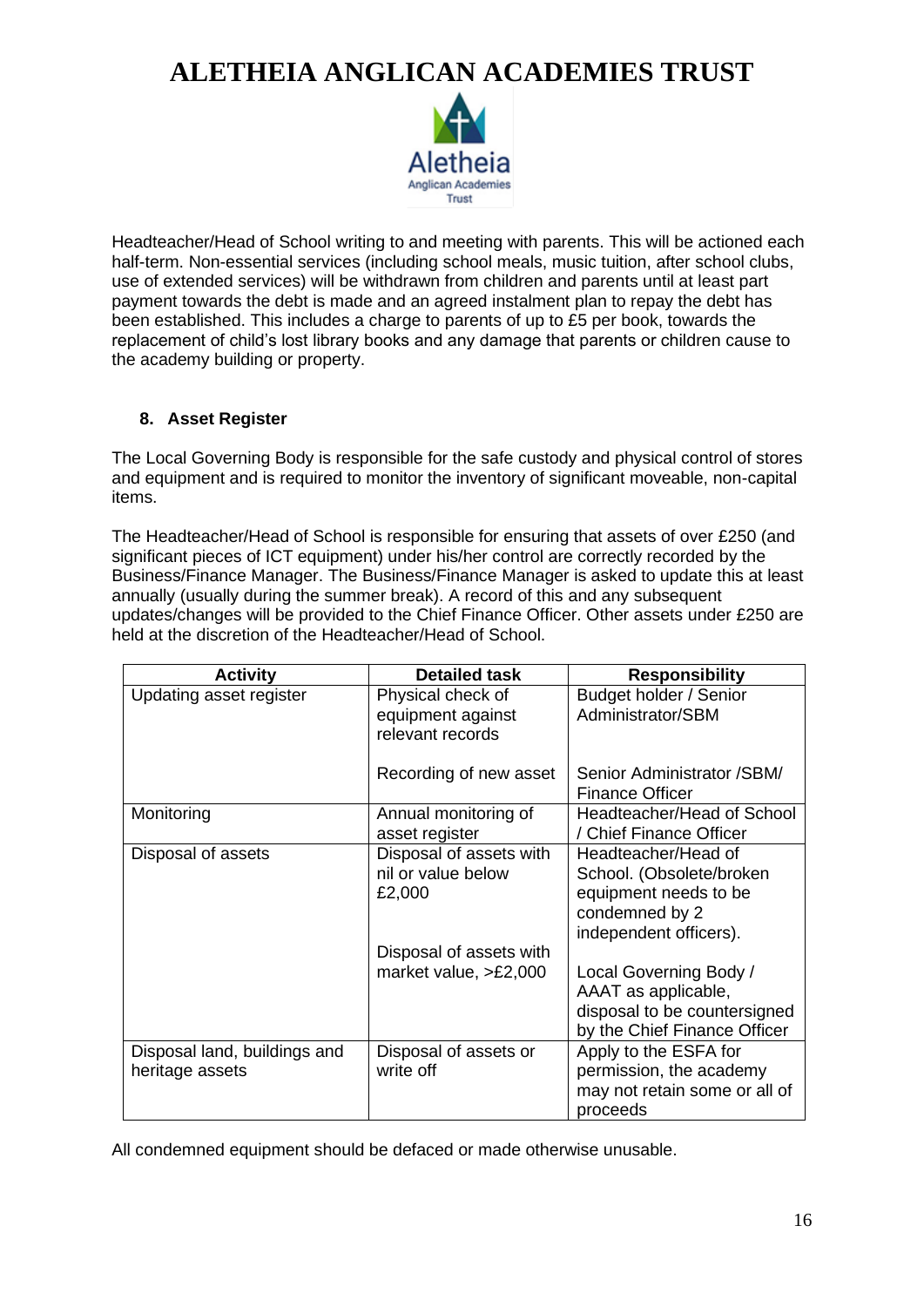

#### **Borrowing of assets by members of staff**

Members of staff wishing to borrow Video /Sound equipment, computers or any other asset listed in the Academy's fixed asset register have to make a request to the Headteacher/Head of School who authorises the loan and obtains the signature of the member of staff in the loans register/log. The equipment is checked to verify that it is in good working order and condition, prior to the loan and on its return. The member of staff is also responsible for ensuring that the return of the equipment is recorded. During the loan period, the member of staff is responsible for the safekeeping of the equipment and for any loss of or damage to the equipment whilst in their possession. In the case of laptops, members of staff are also responsible for ensuring that the laptops are used for proper purposes connected with their work at the Academy and that the ICT Acceptable Use policy is applied at all times.

### **9. Leasing**

Operating leases are permitted as they do not represent borrowing. It is recommended that all proposed operating leases are forwarded to the Chief Finance Officer in order for the lease to be checked by the Trust's accountants. The Financial Handbook states that the Trust must ensure that any lease arrangement maintains the principles of value for money, regularity and propriety whether or not ESFA's prior approval is required.

Finance leases are a form of borrowing and must have ESFA approval (may be granted in exceptional circumstances only).

### **10. Charge Card**

With the increasing use of internet purchasing, also the need to maintain a low level of cash holding in academy a charge card is appropriate for use by authorised personnel only.

The overall control of the card usage is to be monitored and maintained by the School Business/Finance Manager, but final approval of costs are to be authorised by the Headteacher/Head of School/Head of School.

The AAAT reserves the right to withdraw this facility at any time.

Cards can be made available with authority from the Local Governing Board. The Local Governing Body has the final decision in cardholder eligibility and no cards will be issued unless approved by the Local Governing Body. No changes to arrangements listed below will take place without further consultation with the Local Governing Body.

Limits of credit for each card can be set individually according to need.

#### **Procedures: Card Issue**

The card will be issued by Lloyds Bank and coordinated by the AAAT Chief Finance Officer. Each card issued will be in the name of the individual on behalf of the individual AAAT academy and each card will have a different code number for ease of identification.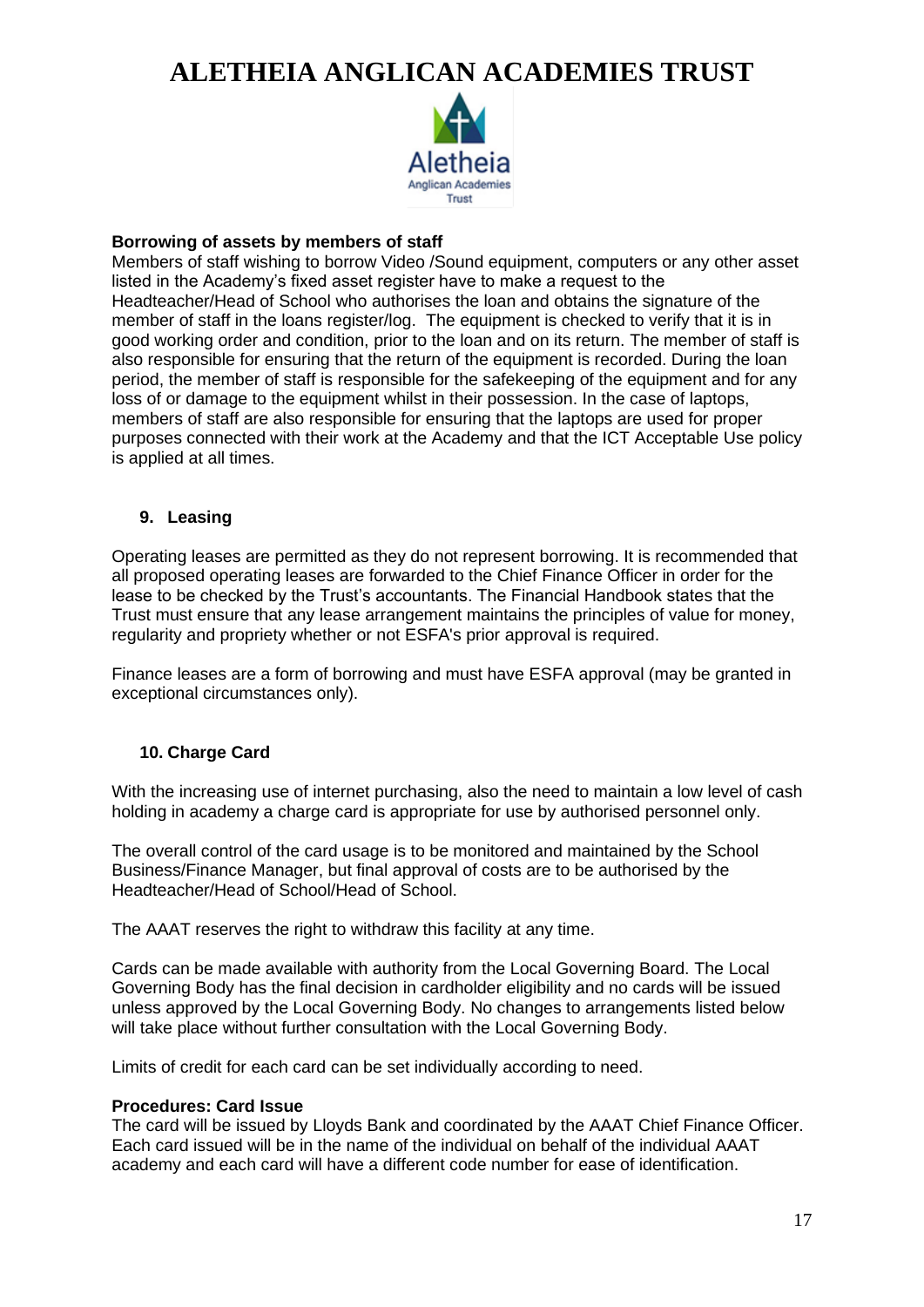

Each member of staff who has a card issued to them is to be made aware of the limit of their individual card. They must sign an agreement which states they understand the conditions of issue.

Any staff member who has been issued with a card and subsequently terminates their employment with AAAT academy must return their card which will be destroyed on receipt.

Any staff member who is found to be misusing the card in any way will have the card removed from them and appropriate action taken, i.e. a report will be made to the Local Governing Body for them to act upon e.g. disciplinary procedures may be applied.

Use of the card is at the discretion of the holder, however receipts for any purchases must be submitted (VAT receipts where applicable) to the Academy Finance Office for reconciliation. Use of the credit card, should not be seen as a way to obviate the procurement/tendering processes, a requisition should be completed and value for money should be sought for all purchases. Purchases made by the Headteacher/Head of School must be signed off by the Chair of Governors.

Any items purchased on credit card that is considered an asset needs to be included on the inventory of assets, upon purchase.

No cash withdrawals are allowed from the charge card. No personal purchases are to be made on the card.

A PIN number will be issued to the individual card holder for their exclusive use for "chip and pin" transactions.

Lost or stolen cards must be reported immediately to the AAAT's Chief Finance Officer.

### **Procedures: Card Repayments (see Appendix D for further protocol)**

All credit cards are linked to the Lloyds Bank current account and will be paid off in full monthly by a direct debit charge to the current account.

Statements will be issued by the bank which must be reconciled with receipts and signed off by the Headteacher/Head of School and/or Chair of Governors.

Any discrepancy in the account will be investigated by the Academy Finance Office in the first instance and then referred to the AAAT Chief Finance Officer, if necessary.

Should a non-receipted purchase appear on the statement, the academy reserve the right to reclaim this expense from the cardholder.

When purchasing via the internet strict controls will apply (see below). All transactions must be undertaken on school computer systems.

Copies of signed statements should be retained with financial records for 6 fiscal years.

### **Limitations of Credit:**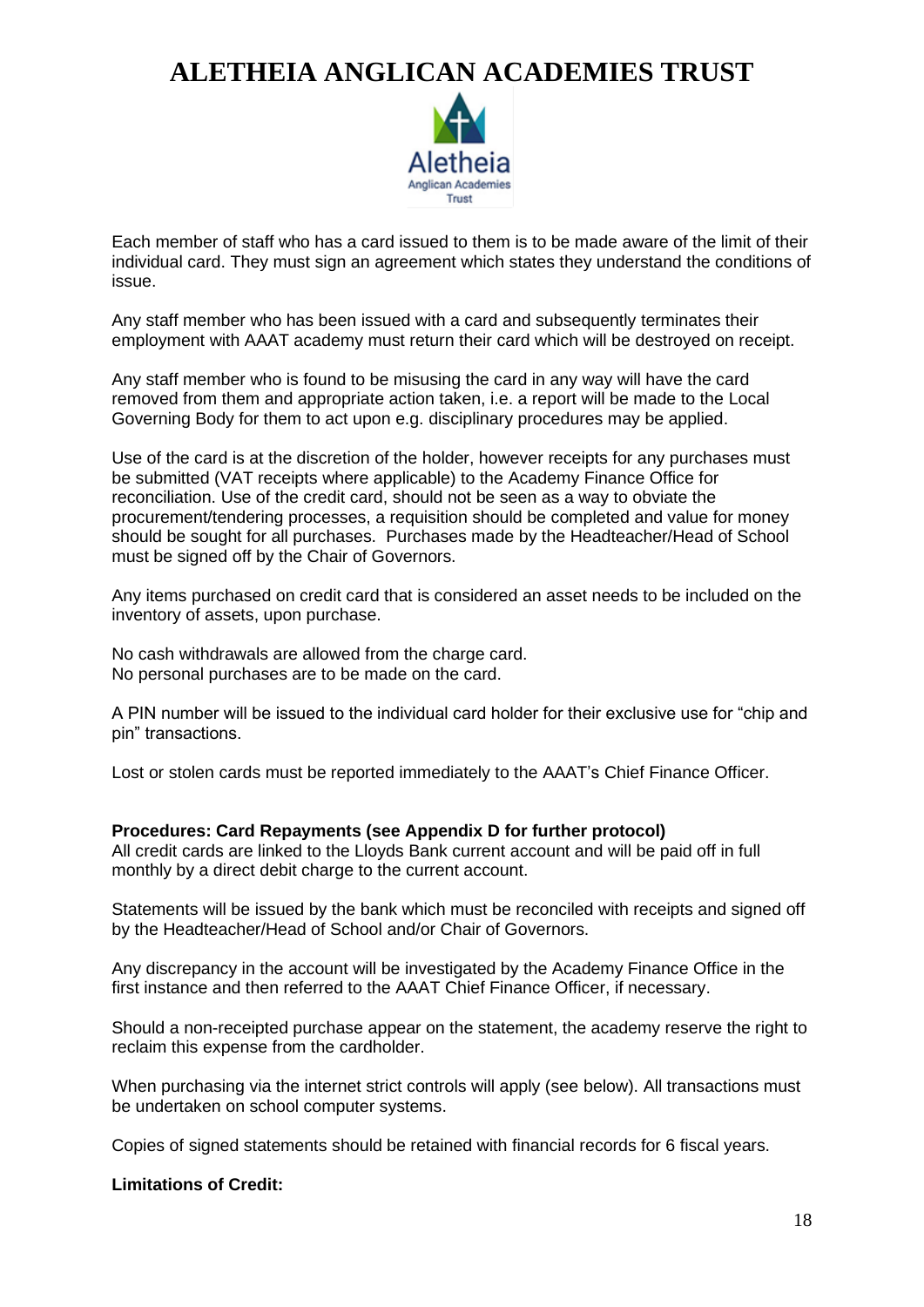

Current limits: Maximum credit limit for each academy is: £5,000.00

### **Control for Use of Charge for Internet purchases:**

### **(a)Take care of card details online**

Secure sites will start with https: not http. Secure sites have an added encryption layer. Other security systems include Secure Socket Layer (SSL), Secure Electronic Transaction (SET), and Hypertext Protocol Secure (HTTPS). Use this whenever possible.

### **(b)Check for a secure connection before entering your card details**

Your browser is a piece of software that enables your computer to access the World Wide Web. A secure browser such as Microsoft Internet Explorer version 4.0 or later will show you whether or not the web site is visiting you are secure. Internet explorer uses the padlock symbol to identify this.

### **(c)Get to know a company before you buy**

If you are not familiar with a supplier contact them first and ask for some background information before you buy. Check if the company's registered details are displayed on the home page or if there is some form of accreditation, which can be verified. If unsecure do not buy from them.

### **(d)Keep passwords secret**

If you register with a particular site you will asked to enter a name and password. Keep passwords completely secret – as you would with cash machine PINs

### **(e)Do not save card details**

When you have been asked for your card details, ensure that these are not saved on the site.

### **(f)Read delivery and returns policy before buying**

Read delivery and returns policy on the homepage before completing on-line transactions. Check you can return any unsatisfactory items and if you can get a refund. Websites should ideally cover delivery methods, delivery costs, currency applied, taxes applied, returns and refund policy and a contact telephone number or email address.

### **(g)Save and print a record of your transaction**

Electronically save and then print your receipt for reconciliation against the bank statement and signed off by the budget holder or Chair of Governors, if the Headteacher/Head of School/Head of School. Receipts (which should be proper VAT receipts where applicable) must be immediately forwarded to the Finance Officer to be entered into the Academy's accounting system to be checked against the monthly statement.

### **11. Pecuniary interests (Related Party Transactions)**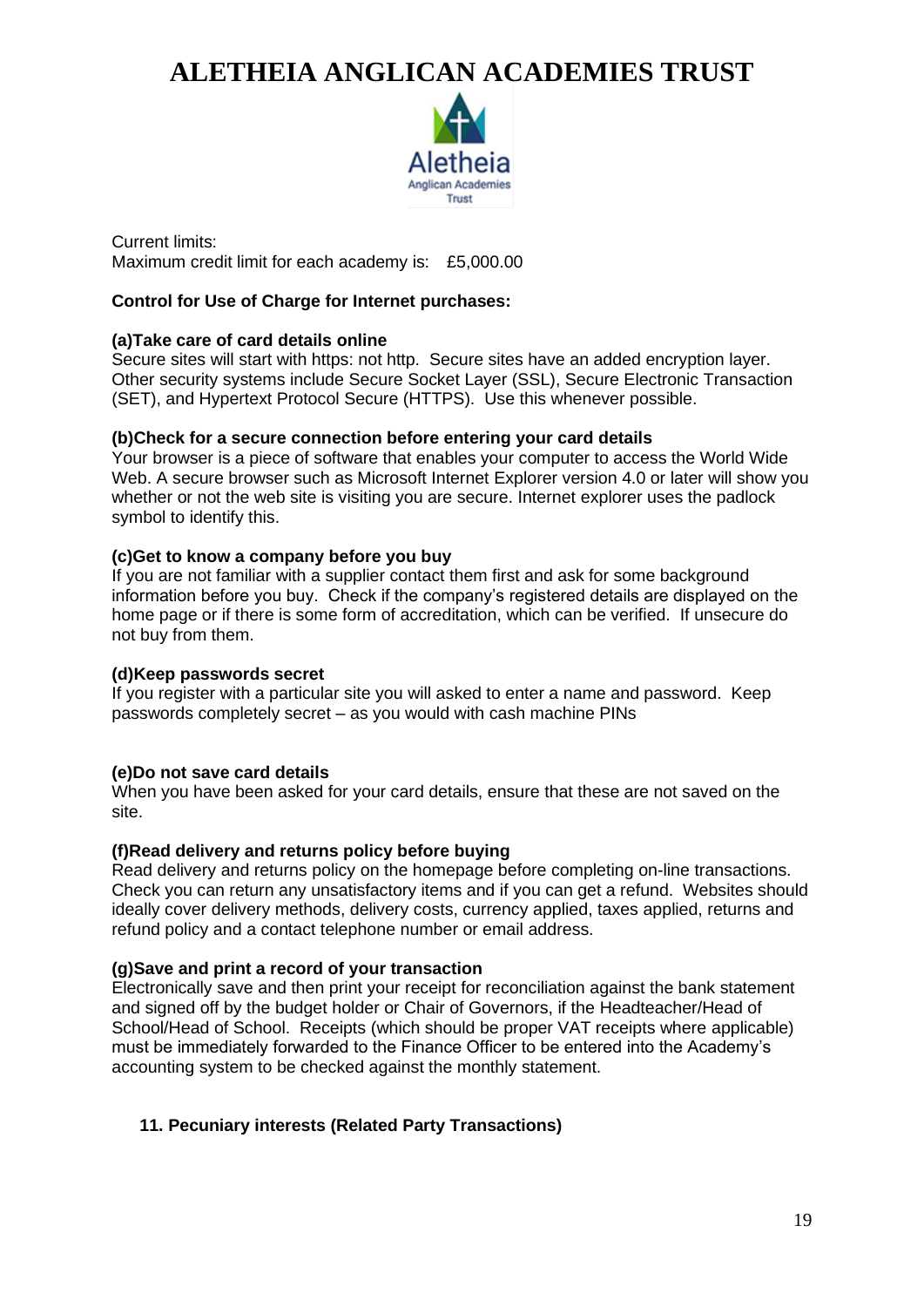

The Register is a public document and must be held at the academy. The senior leadership team and Local Governing Body should be aware of its contents. This will help academies show that decisions are made in the best interests of the academy.

The following people must complete the Register of Pecuniary Interest and update it annually: All local governors, committee members, partnership board members, and any staff with a significant influence on spending decisions or who might benefit from financial decisions the Local Governing Body makes. A nil return is required where no interests exist.

Headteacher/Head of Schools/Heads of School and other staff should declare as a pecuniary interest:

- all consultancy work they do, including work as a School Improvement Partner
- other out-of-school income
- directorships of companies that have links to education
- business interests of close relatives.

This applies even if such income is paid into the academy budget before the Headteacher/Head of School/Head of School receives any additional payment.

Declaration of interests should appear as a standard item on all agendas. Any potential conflict of interest should be declared at the start of a meeting of the Local Governing Body or one of its committees.

An Academy must report **all** contracts and other agreements with related parties to the CFO in advance of the contract or agreement commencing, using the ESFA's related party on-line form.

The CFO will obtain the ESFA's prior approval, using the ESFA's related party on-line form, for contracts and other agreements for the supply of goods or services to the trust by a related party where any of the following limits arise:

• a contract or other agreement exceeding £20,000

• a contract or other agreement of any value that would mean the cumulative value of contracts and other agreements with the related party exceeds, or continues to exceed, £20,000 in the same financial year ending 31 August.

### **12. Travel claims and other expenses**

The Headteacher/Head of School authorises travel claims. If the person designated to authorise a claim is absent, the next most senior person with delegated responsibility for authorising travel claims may do so i.e. the Deputy Headteacher. No member of staff may authorise their own travel claim, including the Headteacher/Head of School.

The Chair of Governors or the chair of finance/resources must authorise Headteacher/Head of Schools' travel claims. Before the chair of governors or other authorised governor signs the Headteacher/Head of School's claim, the Headteacher/Head of School may delegate the checking of the claim to the academy's finance officer.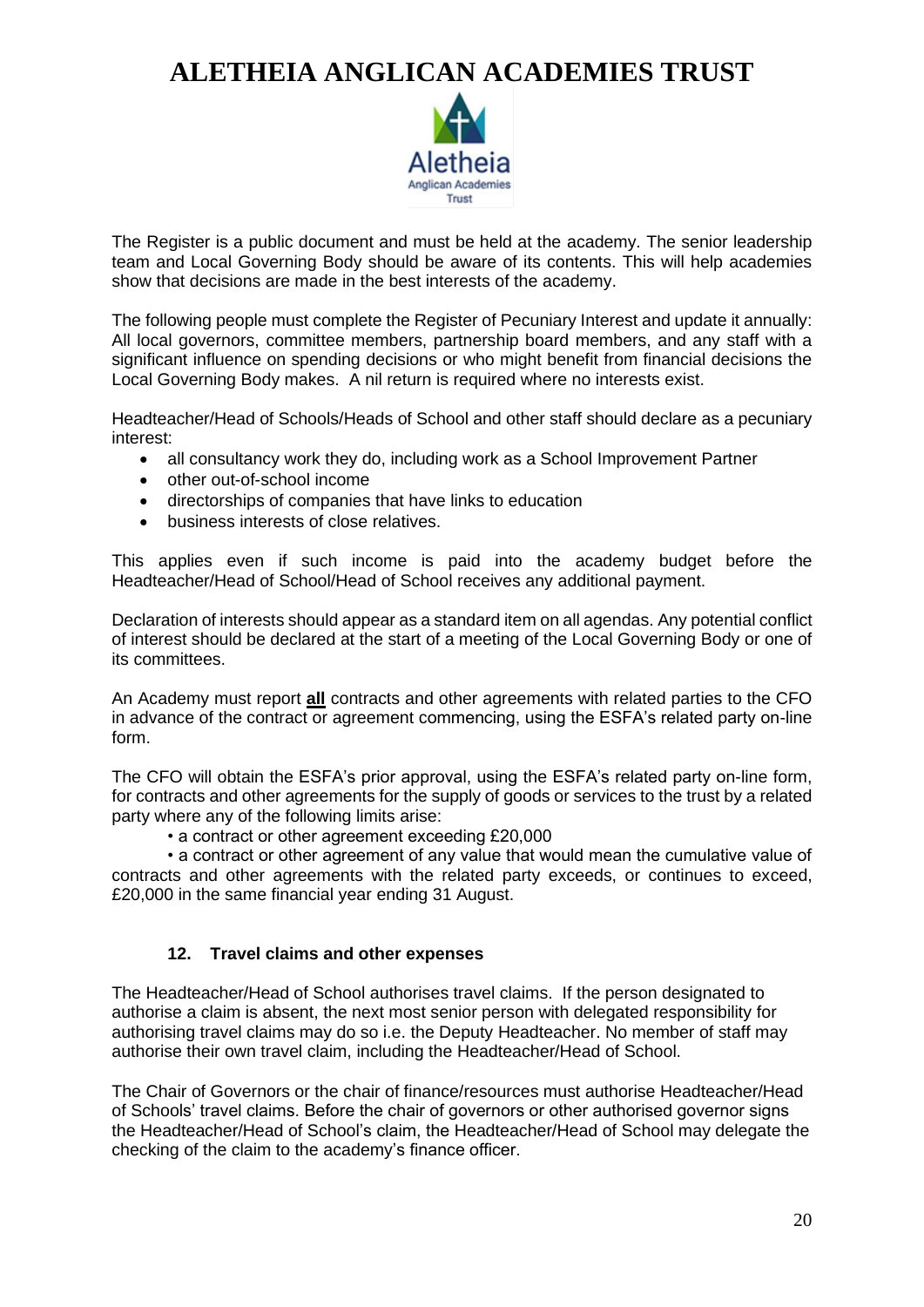

Claims may only be made for trips approved in advance by the appropriate member of staff and where a drivers form has been completed, indicating business use, if an own car is used. It is acceptable to give approval for categories of trips rather than each individual event. Travel claims for unauthorised trips may be approved, but only:

- after the reasons for the trip have been made clear, and
- if the person authorising the trip is satisfied that it is for legitimate academy business.

The mileage for each trip must be accurately recorded and verified. Claims should only be made for mileage that exceeds the normal journey from home to academy. For example, if someone makes a journey from home directly to a course venue, they should claim those miles, less the miles for the normal home-to-academy journey.

VAT receipts for fuel and receipts for parking, tolls and public transport fares must be submitted with the claim and retained for six years.

The payment of car allowances must be agreed in advance by the Local Governing Body and must comply with the AAAT procedures.

### **Driving on AAAT business:**

Managers employing staff who are required to drive on the business of the AAAT have a responsibility to ensure that those employees are legally entitled to drive and have taken steps to manage their safety on the road. These include ensuring that:

- all individuals have an appropriate full driving license for the type of vehicle to be driven. The details must be recorded.
- where individuals use their own vehicles on AAAT business, they are only covered for one-off non-regular journeys, otherwise they must have a current insurance policy, including cover for business use, and a valid MOT certificate where this applies.

### **Approval for attending seminars and conferences:**

Headteachers/Head of School who wish to attend seminars or conferences should seek prior approval from the Local Governing Body if:

- the cost of accommodation and attendance fees will be more than £1,000, or
- the event means being out of academy for more than three days.

The benefits to the academy of attending and the approval for attendance should be formally minuted, together with the estimated costs.

### **Travelling abroad:**

Any educational visit a member of academy staff wishes to take abroad as part of their professional development must be agreed in advance by the Local Governing Body, and the governors' decision recorded in minutes. Agreement for visits during term time should normally be given only if the Local Governing Body is satisfied that the academy will gain significant benefit and the visit will benefit the staff member's professional development. The Local Governing Body may wish to seek advice on this from the AAAT.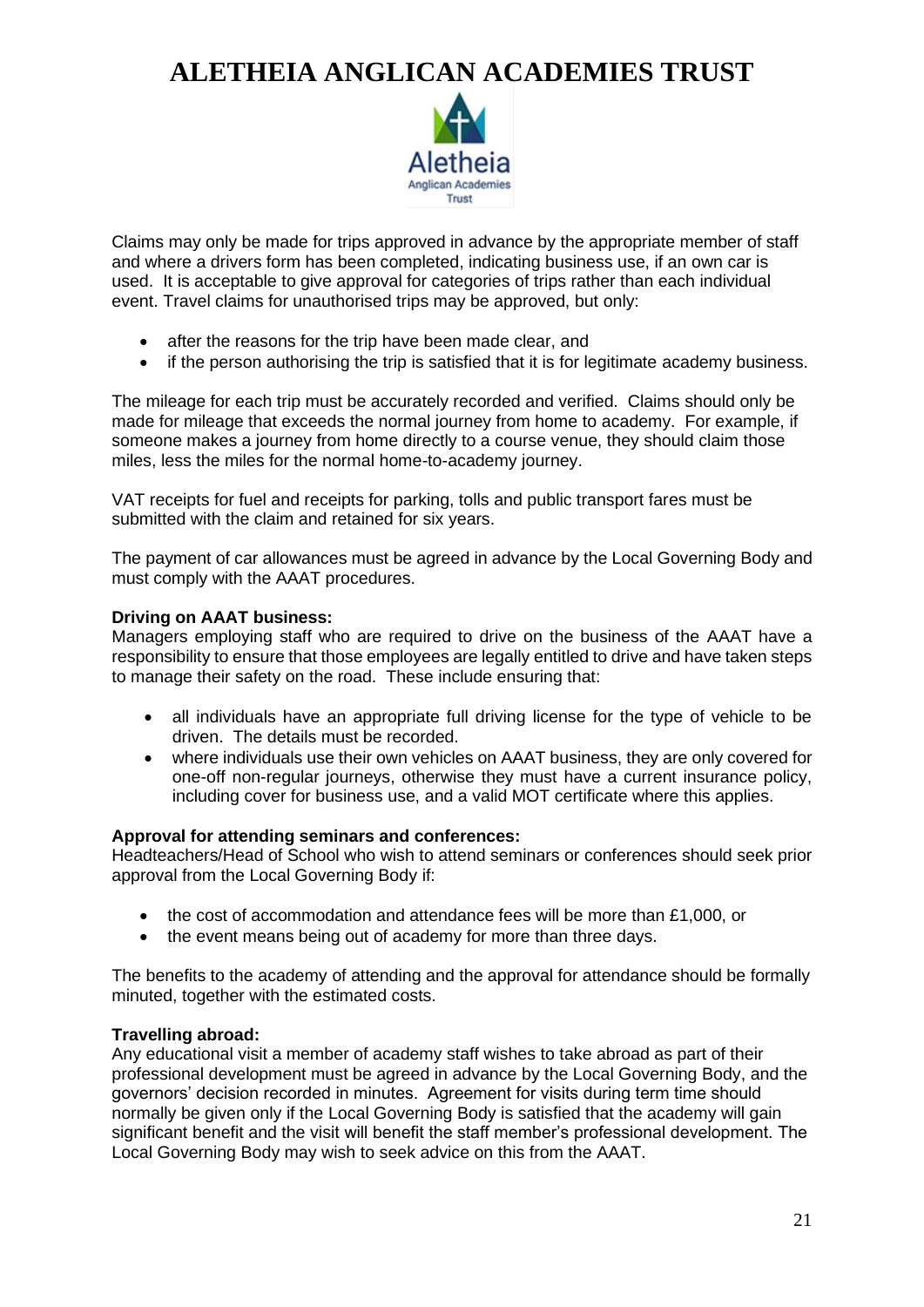

If an educational visit abroad is partly funded by an external body, the Local Governing Body must satisfy itself that the balance of cost represents value for money for the academy.

If a Headteacher/Head of School chooses to extend the time abroad on an educational visit to enable them to take a holiday (outside of term time only), they should pay an appropriate proportion of any costs themselves. The academy budget must not pay any personal and private foreign travel costs.

### **Claims for other expenses:**

Parking, public transport fares and meals can only be claimed in accordance with AAAT rules and on production of receipts.

Purchases for academy use must be made against an order, resulting in an invoice for processing in the normal way. Low value purchases, i.e. under £25 for academy business use may be reimbursed from petty cash on production of a VAT receipt.

#### **Hospitality:**

Academy funds should be used to entertain visitors on or off the academy site only if this is likely to substantially benefit the education of the pupils. If such spending is likely to be more than £100, it should be approved by the Local Governing Body, unless in the case of training, such as Development Days.

### **Gifts (other than via staff/parent collections for leaving gifts etc.):**

Headteacher/Head of Schools and all other staff must declare and officially record any gifts exceeding £25 in value that they receive for their personal use. You should courteously, but firmly decline gifts by explaining that staff working in public services generally cannot accept them. Offers of gifts should be reported to the Headteacher/Head of School and the Local Governing Body.

### **Staff team-building activities:**

The academy may think it appropriate for staff to do some training in the form of a teambuilding activity. Although these can be valuable and ultimately benefit pupils, to the public they may look like a holiday in disguise at public expense. It is therefore recommend that:

- the estimated costs and benefits to the academy of the activity are identified before the event
- Local Governing Body approval is obtained before making any commitment to the event.

### **13. Mobile and Landline telephones**

In making use of academy landline and mobile telephones all users are expected to act responsibly and keep costs to a minimum. Premium directory enquiry services such as 118 118 should be avoided.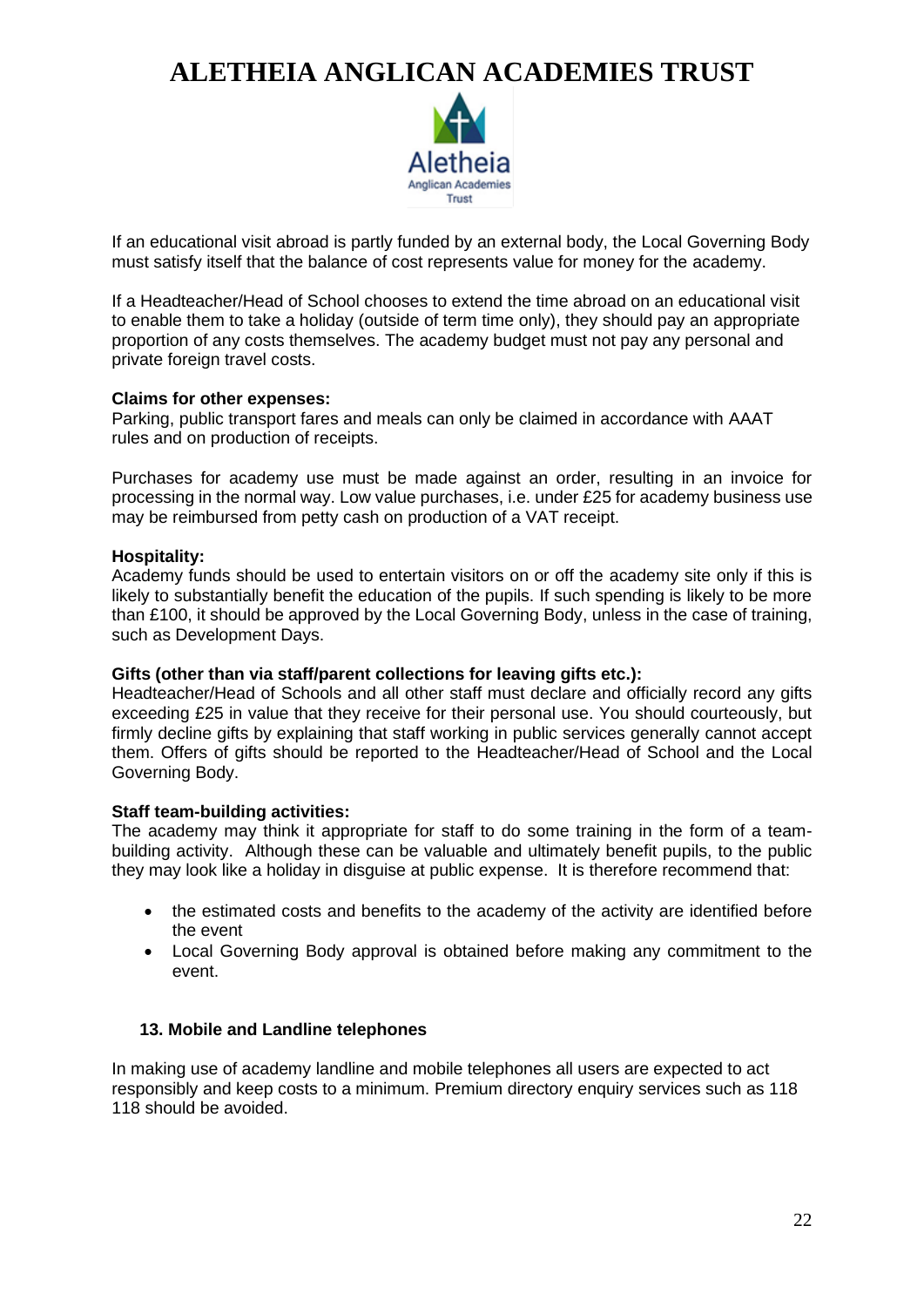

Information must never be given out over the phone unless it is absolutely clear who it is being given to and that they are entitled to the information and are ready and able to accept it.

Care must be taken to ensure that conversations involving confidential and/ or personal information cannot be overheard.

Voicemail messages containing personal information should only be left after due consideration has been given to any security and confidentiality risks involved.

The academy's telephones are provided primarily for business use in order to assist staff in carrying out official business. Academy landline and mobile phones must not be used for any secondary business purpose unless approved as part of a formal academy scheme.

It is accepted that there are occasions when making personal calls at work cannot be avoided. However, it should be remembered that calls and abuse of a telephone system or mobile telephone may result in disciplinary action.

### **Acceptable personal use:**

- Emergency calls to deal with domestic situations. For example making alternative arrangements for childcare or checking on an unwell family member.
- Advising others of late working.
- Returning important calls from a family member.
- Calls to, for example, a bank or building society, or to arrange doctors or dentists appointments where the call cannot be made outside of the employee's normal working hours. Where possible personal calls should be made during recognised break times thus minimising disruption to others. Where this is not possible call duration must be kept to an absolute minimum.
- National rate personal calls and personal calls to any mobile network should only be made in exceptional circumstances and the duration of the call must again be kept to a minimum.

Where there is evidence of a high level of personal usage which is not compliant with this policy, the individual responsible will be liable to pay any excess call charges and may be subject to disciplinary procedures.

### **Explicitly forbidden uses of landline and mobile telephones include:**

- Providing the academy telephone number as a contact point in personal advertisements in the press, on the internet etc.
- Premium rate phone numbers such as those associated with competition lines, racing lines, chat rooms etc.
- Transmission of any offensive material in either voice, text or image format from academy supplied mobile phones.

### **14. Payroll**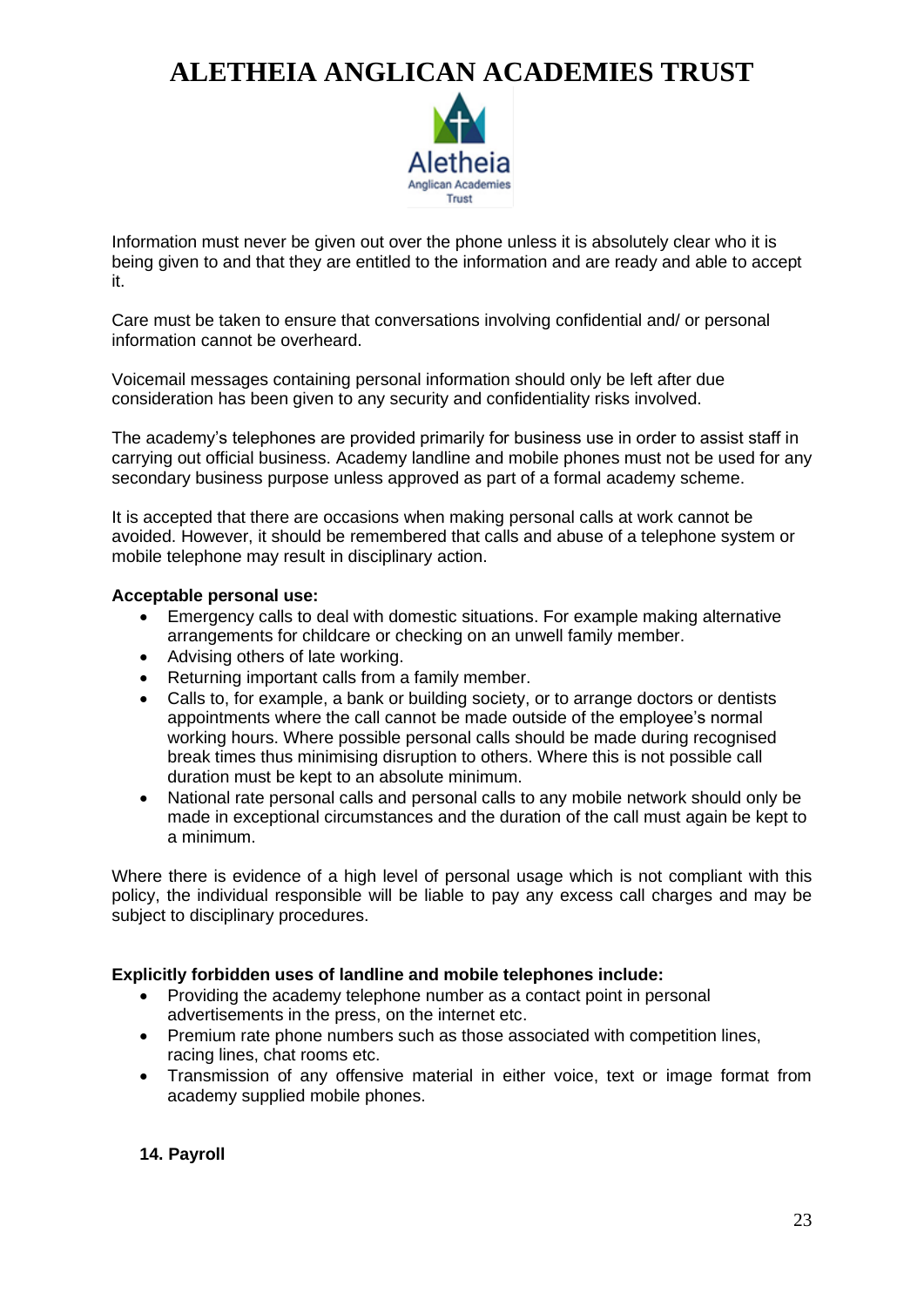

The Headteacher/Head of School must ensure that there are robust arrangements for checking monthly that the payroll is accurate, in terms of the staff shown and the amounts they are paid. It is recommended that a nominee of the Local Governing Body or Responsible Officer (not a parent or staff governor) should check the payroll at least once every year.

The Headteacher/Head of School must also ensure that there are robust arrangements for authorising any changes, for example in staff or pay. This includes permanent changes to staffing and changes in an individual's banking details. This task may be delegated to the Finance Officer. Such changes must be signed as authorised by the Headteacher/Head of School.

It is a key requirement that payroll claims (overtime, casual, supply etc.) are supported by fully completed and appropriately authorised claim forms.

A Headteacher/Head of School must not authorise their own pay rise. This should be done by a designated member of the Local Governing Body, following approval by the Trust Board.

### **15. Special Payments**

Special payments are transactions which fall outside the Trusts' planned range of activities. They are non-statutory and non-contractual and so are subject to greater control. They include:

- staff severance payments } (ESFA approval required for any non-statutory /
- compensation payments } non-contractual payment of £100,000 or more or the employee earns over £150,000)
- ex gratia payments (ESFA approval must be obtained in all cases)

### **16. Delegated Limits:**

| Delegated responsibility | Value                 | Delegated authority            |
|--------------------------|-----------------------|--------------------------------|
| Orders and payments for  | Capitation allocation | <b>Budget holders</b>          |
| goods, services and      |                       | N/B: All capital requests      |
| DFC/SCA                  |                       | over £5,000 must be notified   |
|                          |                       | to the Chief Finance Officer)  |
|                          | Up to £1,000          | <b>School Business/Finance</b> |
|                          |                       | Manager or other budget        |
|                          |                       | holders as delegated by        |
|                          |                       | <b>LGB</b>                     |
|                          | £1,001 to £10,000     | Headteacher/Head of            |
|                          |                       | School                         |
|                          |                       | <b>Chief Finance Officer</b>   |
|                          | £10,001-£50,000       | LGB Sub-Committee or           |
|                          |                       | <b>Local Governing Body</b>    |
|                          |                       |                                |
|                          | Over £50,000          | <b>Trust Board</b>             |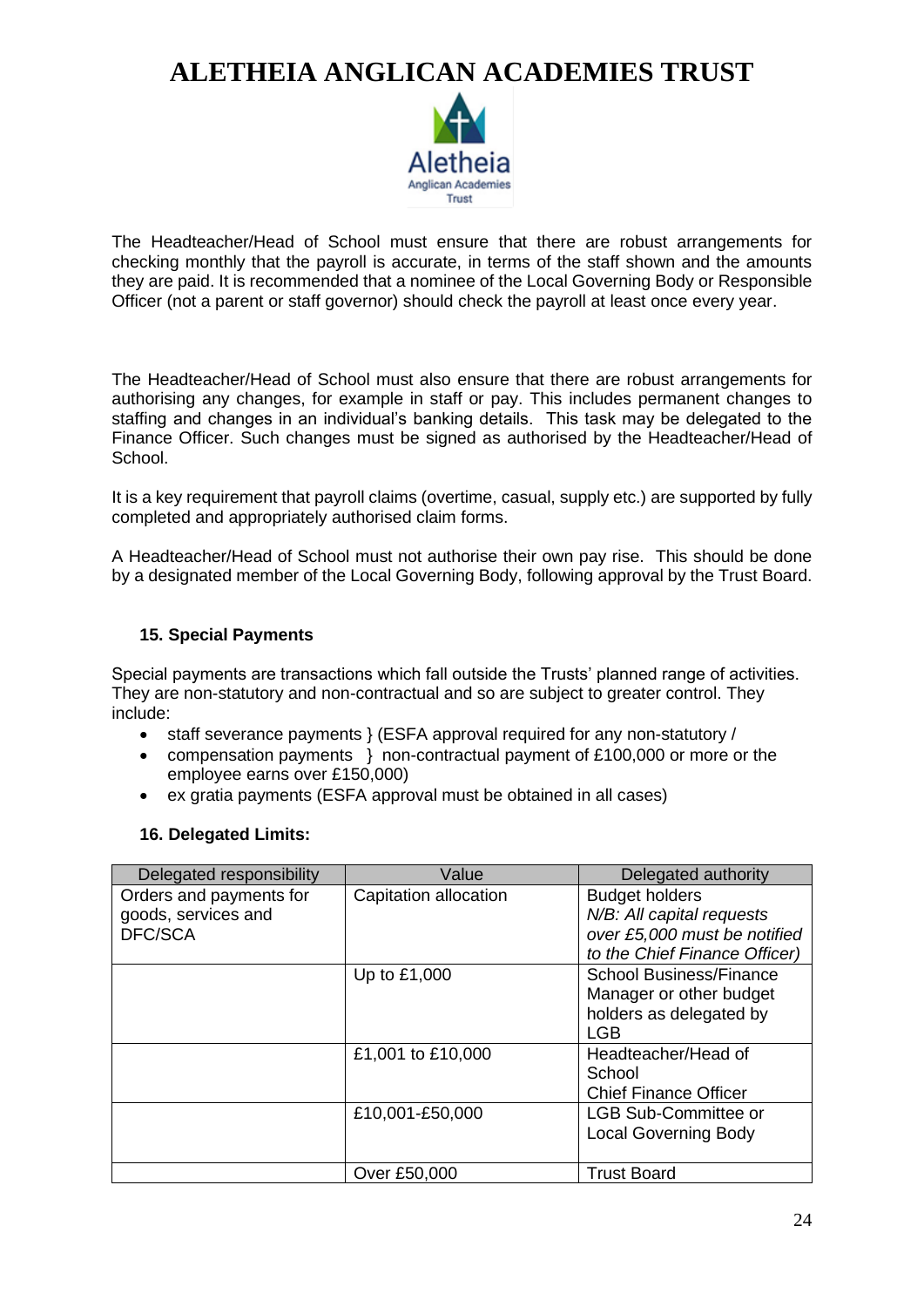

| Delegated responsibility      | Value                       | Delegated authority                                           |
|-------------------------------|-----------------------------|---------------------------------------------------------------|
| Individual payment            |                             | Headteacher/Head of                                           |
| transactions $-2$ signatories |                             | School/Deputy                                                 |
|                               |                             | Headteacher/Head of                                           |
|                               |                             | School along with SBM                                         |
|                               |                             | and/or Chief Finance                                          |
|                               |                             | Manager                                                       |
| BACS/Bank payments $-2$       | Up to £30,000 (B approvers) | Headteacher/Head of                                           |
| electronic signatories        |                             | School/Deputy                                                 |
|                               |                             | Headteacher/Head of                                           |
|                               | Over £30,000 (A approvers)  | School along with                                             |
|                               |                             | <b>SBM/Finance Manager</b>                                    |
|                               |                             | <b>Chief Finance Officer/ CEO</b><br>and/or Board Members     |
|                               | Value                       |                                                               |
| Delegated responsibility      |                             | Delegated authority<br>Headteacher/Head of                    |
| Payroll                       |                             | School/Deputy                                                 |
|                               |                             | Headteacher/Head of                                           |
|                               |                             | School along with                                             |
|                               |                             | SBM/Finance Officer and/or                                    |
|                               |                             | <b>Chief Finance Officer</b>                                  |
|                               |                             |                                                               |
| Delegated responsibility      | Value                       | Delegated authority                                           |
| Write off of bad debts        | Up to £750                  | Governors & Finance                                           |
|                               |                             | Officer/Manager. MUST be                                      |
|                               |                             | notified to Chief Finance                                     |
|                               |                             | Officer.                                                      |
|                               | Over £750                   | <b>ALL MUST</b> be notified to                                |
|                               |                             | <b>Trust &amp; Chief Finance</b>                              |
|                               |                             | Officer                                                       |
| Delegated responsibility      | Value                       | Delegated authority                                           |
| <b>Disposal of Assets</b>     | Up to £2,000                | <b>Must</b> be notified Chief                                 |
| (excluding freehold on land   |                             | <b>Finance Officer</b>                                        |
| or buildings)                 |                             |                                                               |
|                               | over £2,000                 | <b>Must</b> be approved by Trust                              |
|                               |                             | Board & Chief Finance                                         |
|                               |                             | Officer (ESFA notification)                                   |
| Delegated responsibility      | Value                       | Delegated authority                                           |
| Virement                      | Up to £10,000               | <b>Local Governing Body with</b>                              |
|                               |                             | <b>Chief Finance Officer</b>                                  |
|                               | Over £10,000                | <b>Chief Finance Officer and</b>                              |
|                               |                             | <b>Trust Board / Committee</b>                                |
| Delegated responsibility      | Value                       | Delegated authority                                           |
| Acquisition & disposal of     | All                         | <b>Must</b> be approved by Trust<br>Board (ESFA notification) |
| Assets (land and buildings)   |                             |                                                               |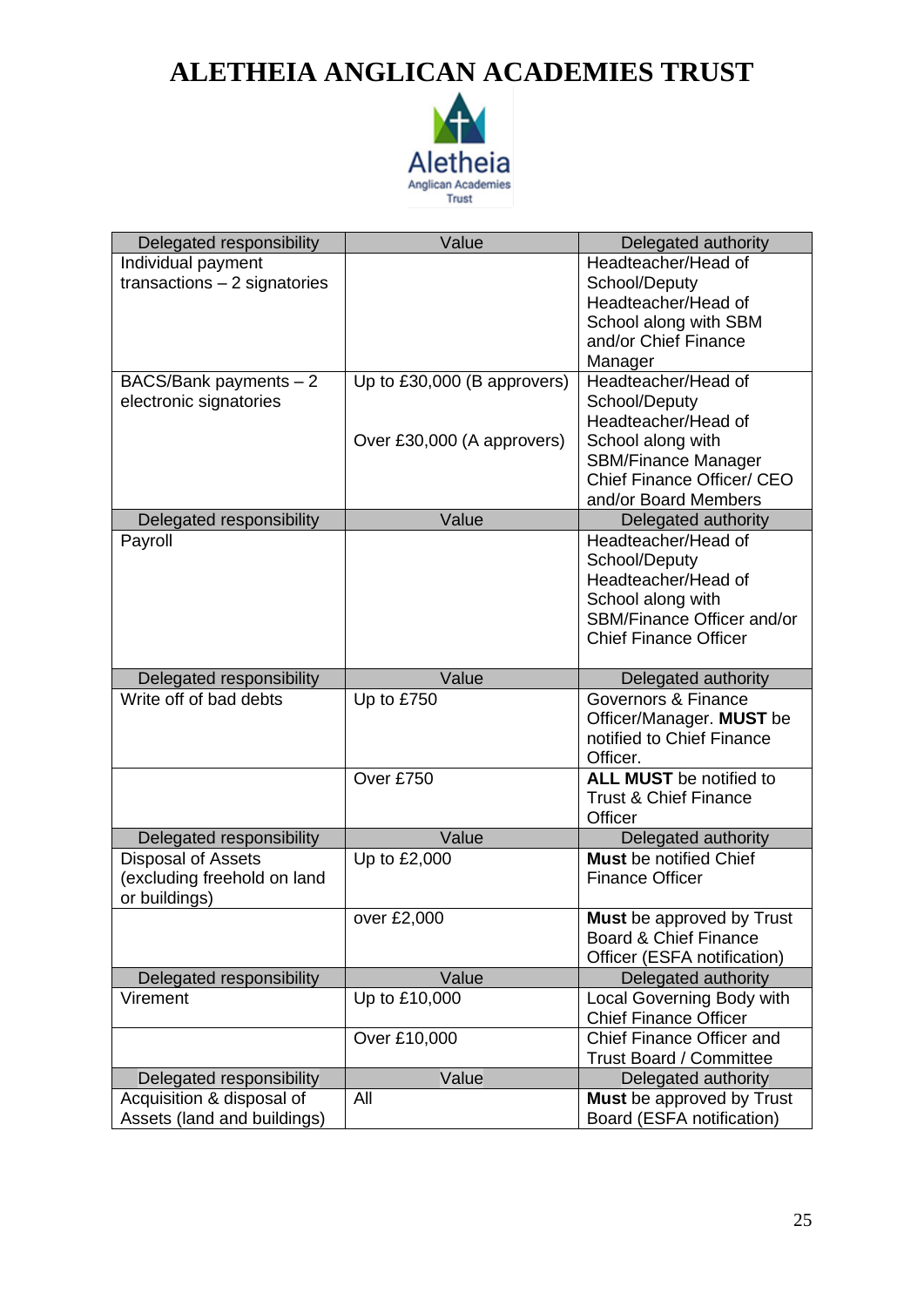

### **17. Anti-Fraud Policy:**

The purpose of this policy is to confirm the AAAT's commitment against fraud. The fulfilment of this anti-fraud, corruption and bribery policy will assist in the delivery of more effective risk management.

The AAAT is determined to demonstrate that it will not tolerate fraud, corruption or abuse of position for personal gain, wherever it may be found, in any area of academy activity.

The Trust considers that all instances of fraud, corruption and other dishonesty endangers the achievement of the Trust's policies and objectives as they divert its limited resources from the provision of education. There is a clear recognition that the abuse of Trust resources, assets and services undermine the Trust's reputation and also threatens its sound financial standing.

The purpose of this Policy statement -defines fraud -identified the scope of the applicability of the policy -sets out the Trusts intended culture and stance against fraud, corruption and bribery -identified how to raise concerns and to report malpractice -sets out responsibilities for countering fraud

### **Definitions:**

**Fraud** – is a range of abuse and malpractice that is covered by the Fraud Act 2006. Fraud can be defined as an abuse of knowledge or financial position that is done deliberately to create a financial gain for the perpetrator or for a related person or entity and/or a loss to another. It can take place in many ways; withholding information, deliberately misleading, mispresenting a situation to others or by abuse of positon. Irrespective of the definition applied, fraud is always deceitful, immoral and intentional and creates a financial gain for one party and/or a loss for another.

Gains and losses do not have to be direct. A gain to a related party or company through intentional abuse of positon, albeit not directly to the officer involved, is still fraudulent. In the same way, using the Trust/Academy name to procure personal goods and services is also fraudulent; where this is a deliberate abuse of position to make a gain in the form of goods or services at a discount price to get the Trust/Academy to pay for them.

**Corruption** – will normally involve the above with some bribe, threat or reward being involved.

**Bribery** – The Bribery Act 2010, has four key offences under the Act

- Bribery of another person (section 1)
- Accepting a bribe (section 2)
- Bribing a foreign official (section 6)
- Failing to prevent a bribe (section 7)

Bribery is not tolerated. It is not acceptable to: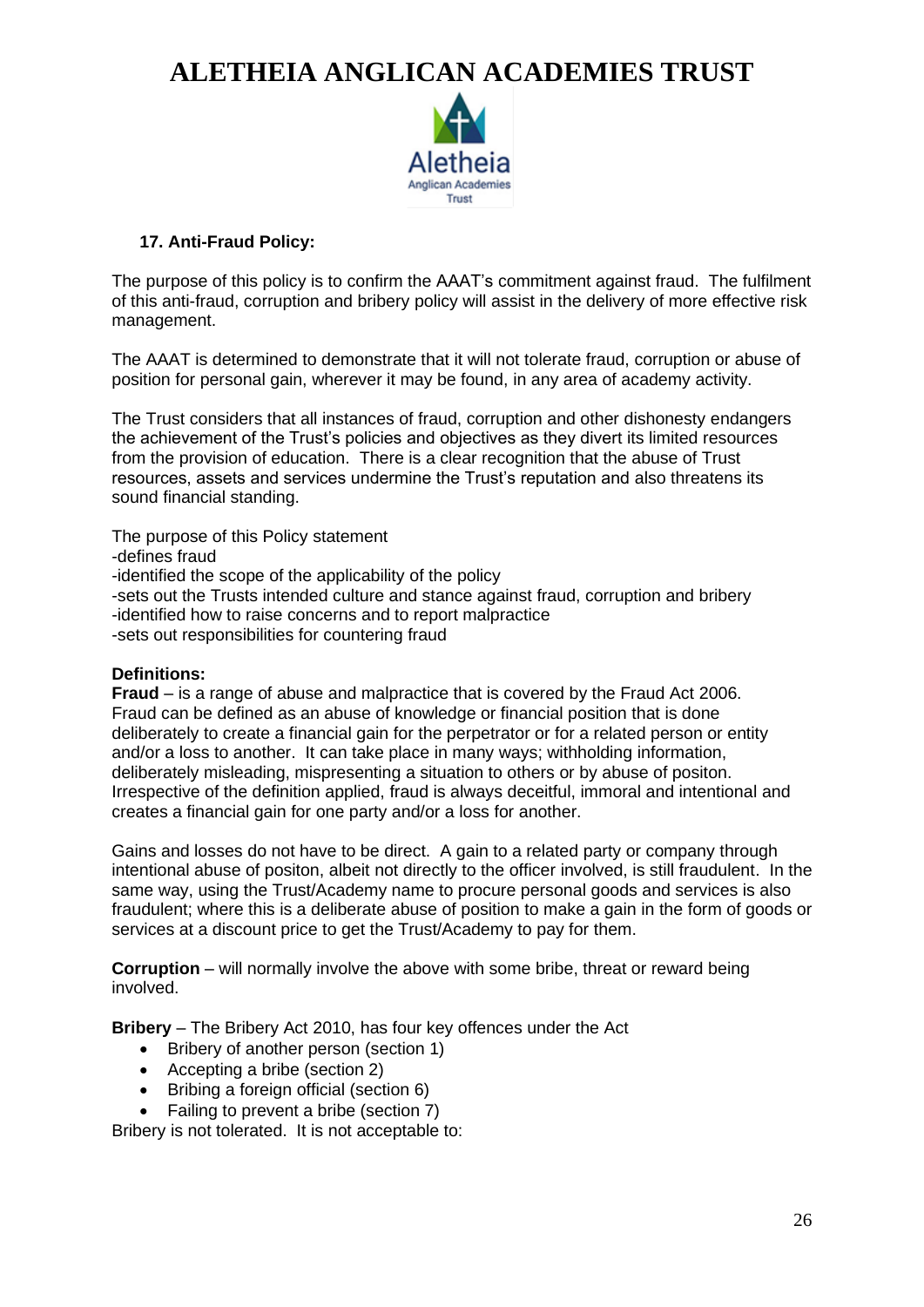

- Give, promise to give, or offer a payment, gift or hospitality with the expectation or hope that a business advantage will be received, or to reward a business advantage already given
- Give, promise to give, or offer a payment, gift or hospitality to a government official, agent or representative to "facilitate" or expedite a routine procedure.
- Accept payment from a third party if you know or suspect that it is offered or provided with an expectation that it will obtain a business advantage for them
- Accept payment from a third party if you know or suspect that it is offered or provided with an expectation that a business advantage will be provided by us in return
- Retaliate against or threated a person who has refused to commit a bribery offence or who has raised concerns under this policy.

Facilitation payment – are not tolerated and are illegal. Facilitation payments are unofficial payments made to public officials in order to secure or expedite actions.

Gifts and Hospitality - This policy is not meant to change the requirements of the Trust's approach to gifts and hospitality, as set out in the finance policy.

### **Scope of Policy:**

The policy statement applies to all members, trustees, members of the Local Governing Body and all employees (full time, part time, temporary and casual), who work for the Trust.

The Trust expects that individuals and organisations (e.g. partners, suppliers, contractors and services providers) with which it deals will act with integrity and without thought or actions involving fraud and corruption. Where relevant, the Trust will include appropriate clauses in its contracts about the consequences of fraud, bribery and corruption. Evidence of such acts is most likely to lead to a termination of the particular contract and will normally lead to prosecution.

The Trust recognises the importance of the seven principles of public life defined by the Nolan Committee 1995, and expects all trustees, governors, employees and those acting as its agents to conduct themselves according to them. The seven principles are worthy of being read by all:

-**Honesty** – Holders of public office have a duty to declare any private interests relating to their public duties and to take steps to resolve any conflicts arising in a way that protect the public interest.

**-Integrity** – Holders of public office should not place themselves under any financial or other obligation to outside individuals or organisations that might influence them in the performance of their official duties

**-Selflessness** – holders of public office should take decisions solely in terms of the public interest. They should not do so in order to gain financial or other material benefits for themselves, their family or their friends.

**-Objectivity** – in carrying out public business, including making public appointments, awarding contracts, or recommending individuals for rewards and benefits, holders of public office should make choices on merit.

**-Openness** - Holders of public office should be as open as possible about all the decisions and actions that they take. They should give reasons for their decisions and restrict information only when the wider public interest clearly demands.